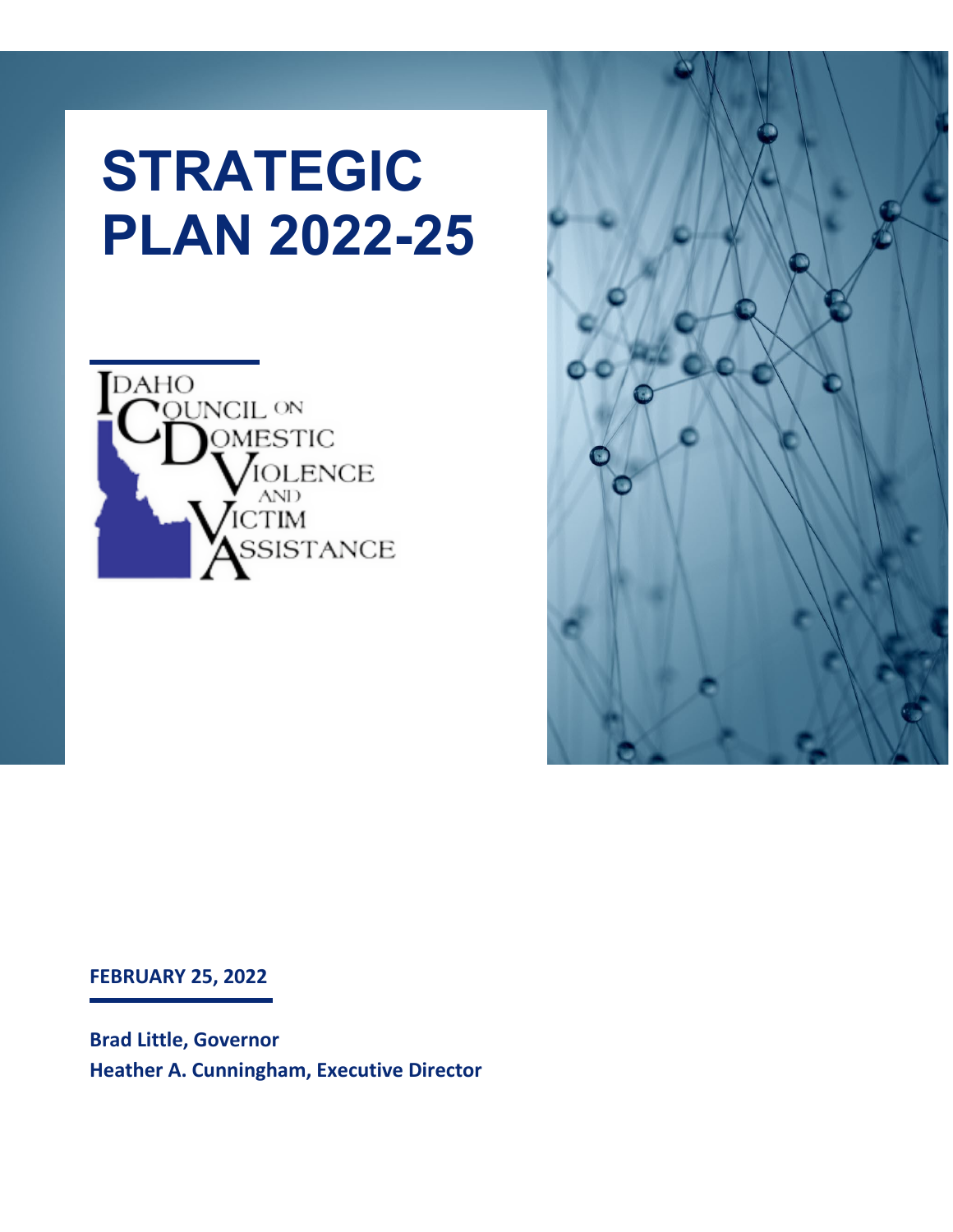#### **TABLE OF CONTENTS**

| #1 Prioritize the availability of direct services to assist victims of crime throughout |
|-----------------------------------------------------------------------------------------|
| #2 Develop and share reliable data on crime and victimization which can serve           |
| #3 Serve as a key resource on issues and policies impacting victims of crime 20         |
| #4 Collaborate with other stakeholders to ensure that available resources provide a     |
|                                                                                         |
|                                                                                         |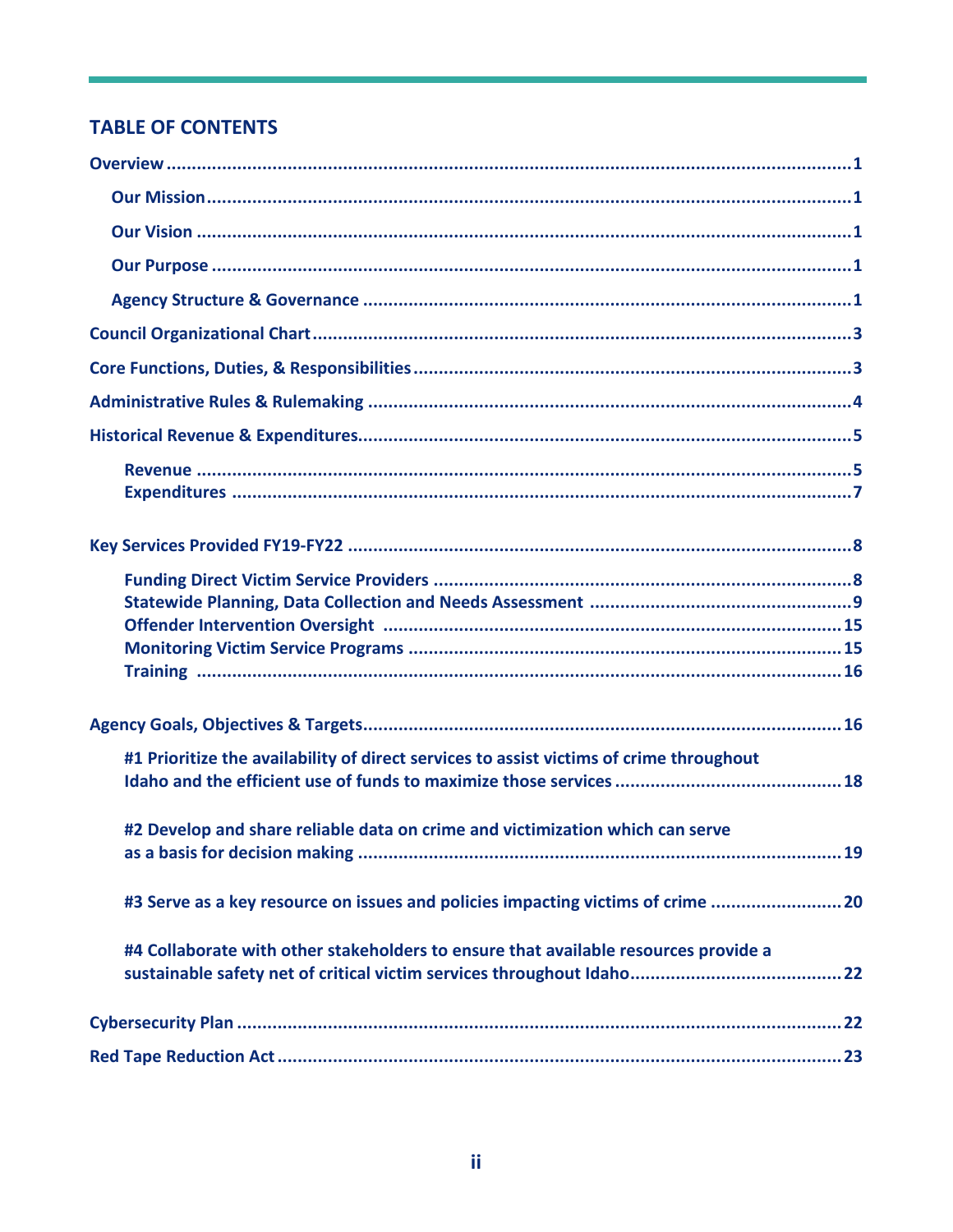## **Overview**

## Our Mission

To ensure that all victims of domestic violence, sexual assault, child abuse, and other violent crimes in Idaho have access to quality trauma-informed and victim-centered services.

## Our Vision

Victim services should be accessible and sustainable throughout the State while promoting, advocating for, and encouraging resiliency and empowerment of victims.

## Our Purpose

Pursuant to [Idaho Code § 39-5201,](https://legislature.idaho.gov/statutesrules/idstat/title39/t39ch52/sect39-5201/) the Idaho Council on Domestic Violence and Victim Assistance shall be the advisory body to fund, promote and support programs and services affecting victims of domestic violence and other crimes in Idaho.

*Necessary services include shelter, needs assessments & appropriate referrals, counseling, forensic and medical exams for sexual assault, & victim advocacy in the judicial system* 

## Agency Structure & Governance

The Idaho Council on Domestic Violence & Victim Assistance (ICDVVA) was created by the Legislature in 1982 to address the disruptive influence of domestic violence on society, provide protection and refuge for victims, and provide funding for victim service programs throughout the State. [I.C. § 39-](https://legislature.idaho.gov/statutesrules/idstat/Title39/T39CH52/SECT39-5201/) [5201.](https://legislature.idaho.gov/statutesrules/idstat/Title39/T39CH52/SECT39-5201/) For budgetary purposes and for administrative support purposes, the Council is assigned by the governor to a department or office within the State per I.C. § 39-5203(2). Currently ICDVVA is assigned to the Department of Health & Welfare for those purposes but is otherwise an independent agency.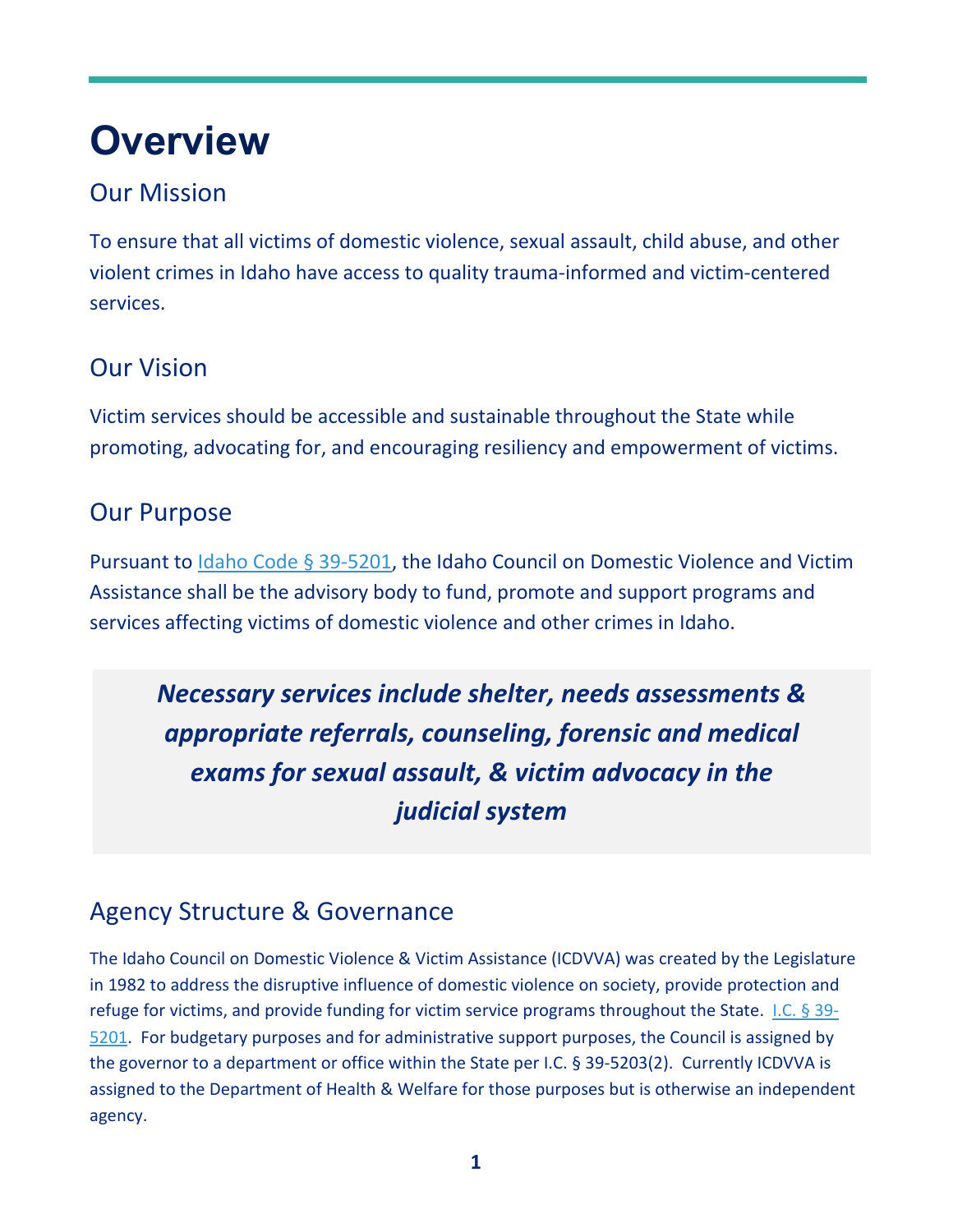The Council is composed of seven Council members, one from each of the seven public health district regions of Idaho as defined in [I.C. § 39-408.](https://legislature.idaho.gov/statutesrules/idstat/title39/t39ch4/sect39-408/) Council members shall be representative of persons who have been victims of domestic violence, care providers, law enforcement officials, medical and mental health professionals, counselors, and interested & concerned members of the public. I.C. § [39-5204.](https://legislature.idaho.gov/statutesrules/idstat/Title39/T39CH52/SECT39-5204/) Members serve 3-year terms per [I.C. § 39-5205](https://legislature.idaho.gov/statutesrules/idstat/Title39/T39CH52/SECT39-5205/) and receive an honorarium of \$35 per day (plus travel expenses) per [I.C. § 39-5206.](https://legislature.idaho.gov/statutesrules/idstat/Title39/T39CH52/SECT39-5206/) The Council is governed by Council Governance and Administrative Policies, which are published on the Council website.

Current Council Members are as follows:

| <b>Region</b> | <b>Council Member</b>           | <b>Profession/Representing</b> | <b>Appointment Expires</b> |
|---------------|---------------------------------|--------------------------------|----------------------------|
| $\mathbf{1}$  | <b>Wes Somerton</b>             | <b>City Attorney</b>           | $7 - 1 - 2023$             |
| $2^{\circ}$   | <b>Jessica Uhrig</b>            | U of I Foundation              | $7 - 1 - 2024$             |
| 3             | Laura Diaz                      | <b>DV Survivor</b>             | $7 - 1 - 2024$             |
| 4             | Jodi Nafzger (Chair)            | <b>College Administrator</b>   | $7 - 1 - 2023$             |
| 5             | Rachel Kaschmitter (Vice-Chair) | Social Worker (LCSW)           | $7 - 1 - 2022$             |
| 6             | Alan Boehme                     | <b>County Prosecutor</b>       | $7 - 1 - 2023$             |
| 7             | <b>Clint Lemieux</b>            | <b>Teton Co. Sheriff</b>       | $7 - 1 - 2024$             |

The Council employs staff, including an Executive Director, and fixes compensation for the same per [I.C. § 39-5207.](https://legislature.idaho.gov/statutesrules/idstat/Title39/T39CH52/SECT39-5207/) ICDVVA has 6 full time employees (FTE). The Executive Director is exempt and nonclassified per [I.C. § 39-5207\(3\);](https://legislature.idaho.gov/statutesrules/idstat/title39/t39ch52/sect39-5207/) all other staff are classified employees. All staff are paid primarily with federal funds except the Executive Director; however, offender intervention related work is not billable to federal grants and must be paid with very limited General Funds or with Dedicated Funds, as those are the only sources of non-federal dollars. Work on State domestic violence awards must also be paid with dedicated funds. Dedicated funds have declined substantially since 2016, and the Council will likely need to pursue additional state funding in order to sustain its statutorily required offender intervention activities, which are not billable to any federal grants.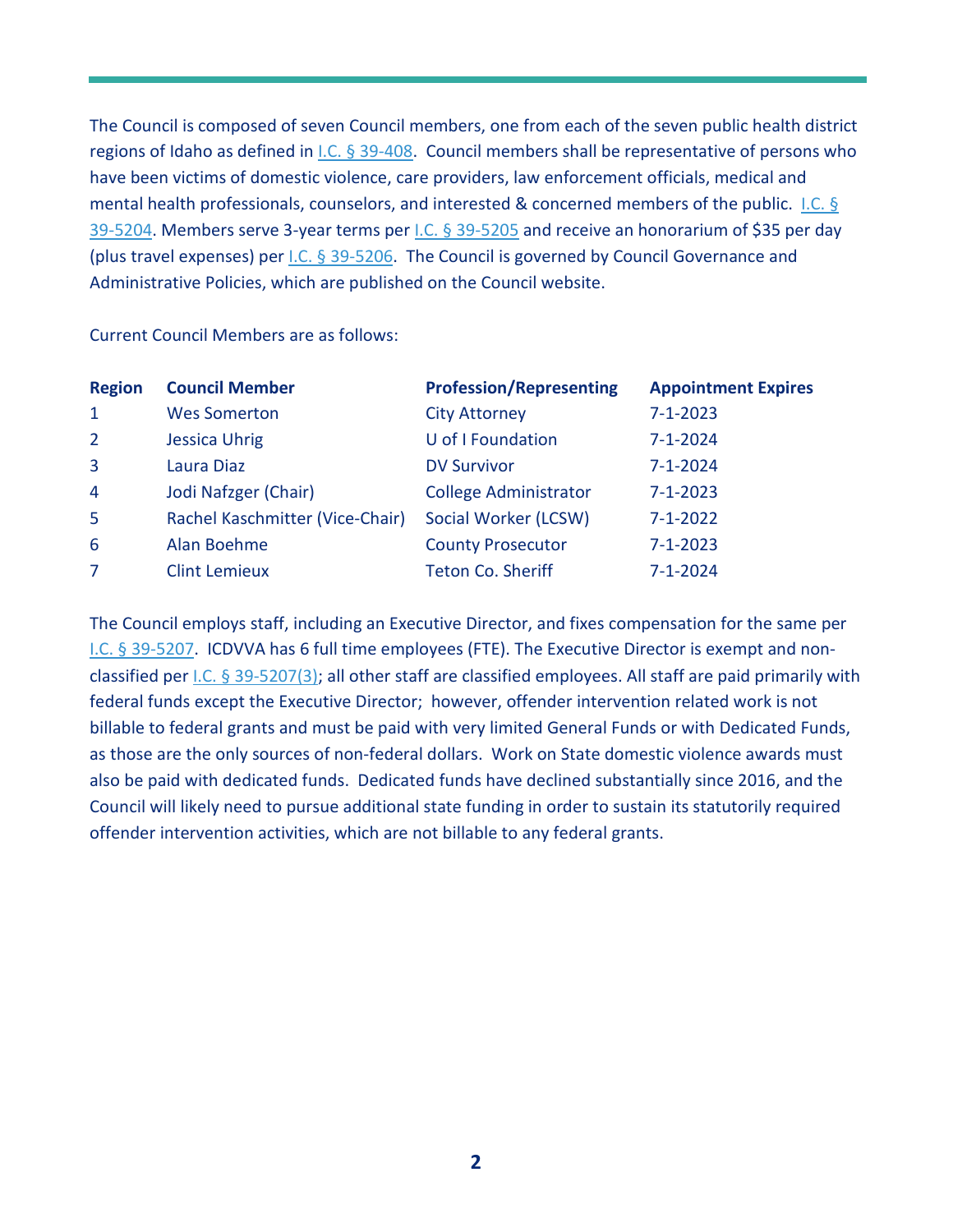## **Council Organizational Chart**



The Council meets quarterly and holds special meetings as needed, including one strategic planning meeting annually. A standing Committee for Domestic Violence Offender Intervention Programs (OIP) Oversight also meets quarterly. A Regional Roundtable is held once per year in each region, which the regional Councilmember attends.

## Core Functions, Duties, & Responsibilities

Legislative policy in creating the Council is set forth in *I.C.* § 39-5201. ICDVVA assists victims of intimate partner violence but also other violent crimes, including for example, child abuse and neglect, rape and sexual assault, human trafficking, victims of assaults and batteries, and victims of drunk drivers.

[Idaho Code § 39-5208,](https://legislature.idaho.gov/statutesrules/idstat/Title39/T39CH52/SECT39-5208/) Responsibilities & Duties, provides the Council shall:

- (1) Establish standards for projects applying for grants from the council under this chapter;
- (2) Disseminate information on availability of funds and the application process;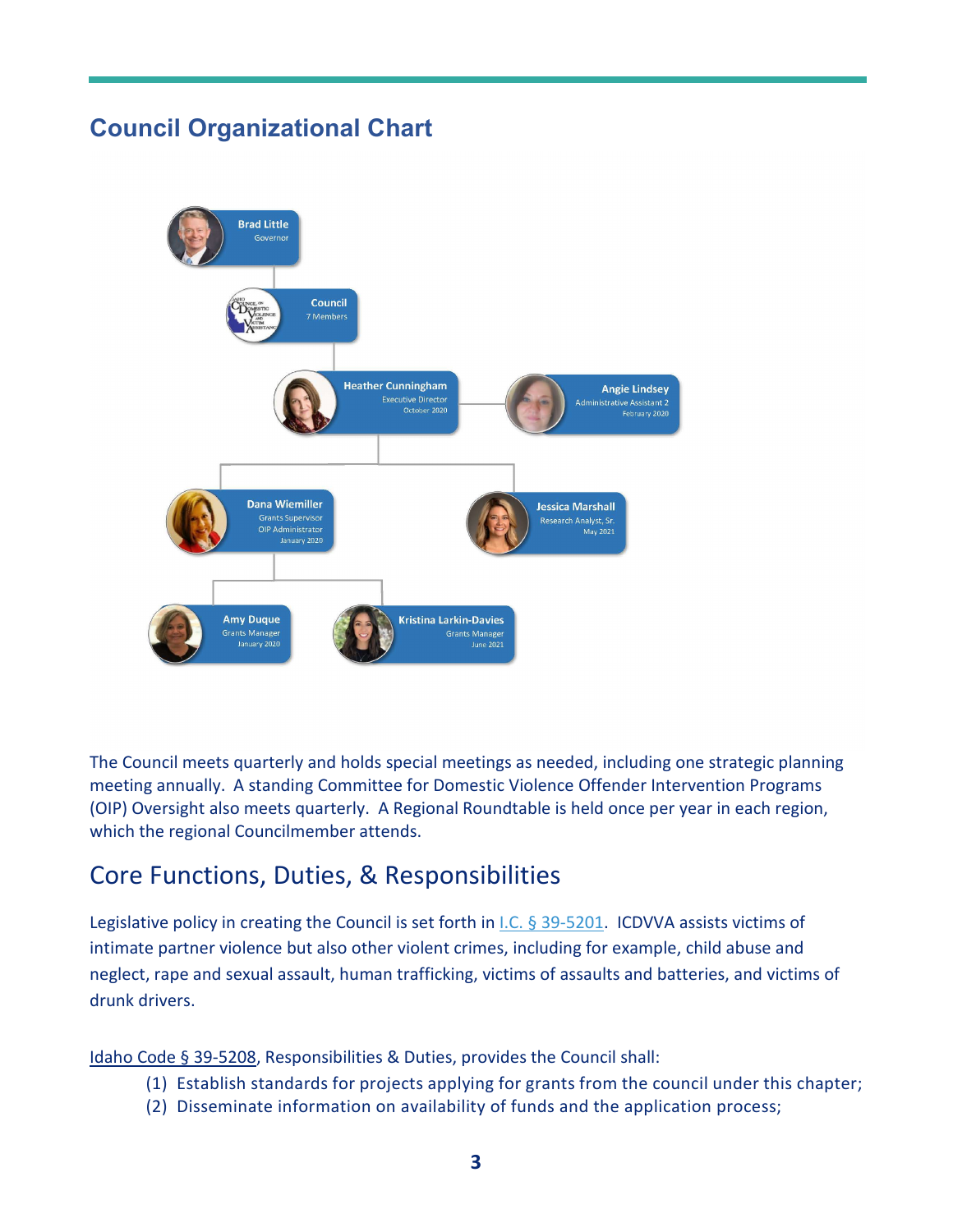- (3) Receive grant applications for the development and establishment of projects for victims of domestic violence and certain other crimes;
- (4) Distribute funds after approval of projects meeting council standards;
- (5) Assess, review, and monitor the services and programs being provided for victims of domestic violence and other crimes under this chapter;
- (6) Monitor programs and services for victims of domestic violence and other crimes to assure nonduplication of services and to encourage efficient and coordinated use of resources in the provision of services;
- (7) Compile data on the services and programs provided to victims of domestic violence and other crimes and the geographic incidence of domestic violence and other crimes in this state; and
- (8) Submit annual reports to the governor and the legislature.

The Council is also responsible for establishing minimum standards for offender intervention treatment programs and determining which providers are approved to offer such programs. [I.C. § 18-918\(7\)\(d\)](https://legislature.idaho.gov/statutesrules/idstat/title18/t18ch9/sect18-918/) requires that "Counseling or treatment ordered pursuant to this section [domestic violence crimes] shall be conducted according to standards established or approved by the Idaho council on domestic violence and victim assistance."

### Administrative Rules & Rulemaking

[I.C. § 39-5209](https://legislature.idaho.gov/statutesrules/idstat/Title39/T39CH52/SECT39-5209/) provides the legal authority for the Council to make rules. "The council shall promulgate, adopt and amend rules and criteria to implement the provisions of this chapter regarding applications and grants for domestic violence project funding and for funding under any other grant program administered by the council." The rulemaking must comply with the procedures in the Idaho Administrative Procedure Act, [Chapter 52, Title 67.](https://legislature.idaho.gov/statutesrules/idstat/Title67/T67CH52/)

Administrative Rules, specifically [IDAPA 16.05.04,](https://adminrules.idaho.gov/rules/current/16/160504.pdf) define the application process, eligibility determination, and other requirements for the grants administered by the ICDVVA per [I.C. § 39-](https://legislature.idaho.gov/statutesrules/idstat/Title39/T39CH52/SECT39-5209/) [5209.](https://legislature.idaho.gov/statutesrules/idstat/Title39/T39CH52/SECT39-5209/) The rules regarding how the grant funds are distributed throughout the state are outdated (no substantial revision since adoption, prior to 1990) and need to be revised to ensure grant funds can be spent where most needed. Currently, the rules make no connection between demand and need for services and fund distribution. Sections 022, 023 and 024 relating to distribution of VOCA (Victim of Crime Act) and FVPSA (Family Violence Prevention Services Act) and State Domestic Violence Project Grants (pursuant to [I.C. 39-5212\)](https://legislature.idaho.gov/statutesrules/idstat/title39/t39ch52/sect39-5212/) funds need to be revisited. The Council is currently engaged in the negotiated rulemaking process to obtain stakeholder and public input on revisions to grant distribution rules and ensure that the rules provide a fair and transparent system to direct funds where they are most needed, and to ensure the availability of services throughout Idaho. There has been a high degree of stakeholder participation in the negotiated rulemaking process to date, with three out of four planned sessions having been completed at this time and a final session scheduled for April 21, 2022. Proposed revised rules should be before the Legislature in 2023.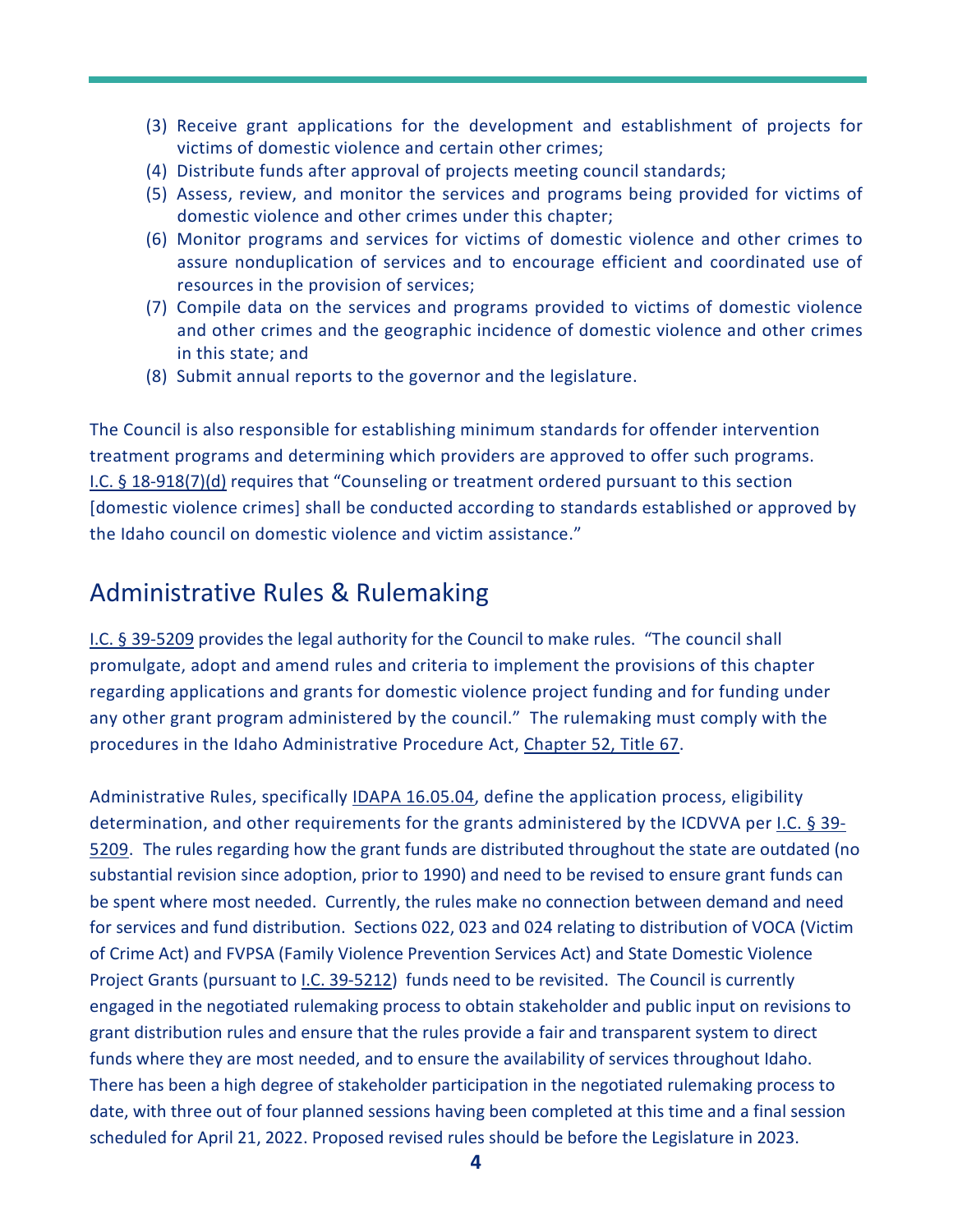## Historical Revenue & Expenditures

#### Revenue

The vast majority (95.83% for FY22) of Council funding is from federal grants; the Council is operating with just \$16,500 in General Funds. The bulk of funds comes from the Department of Justice Victims of Crime Act Assistance Grant (VOCA). The VOCA Crime Victims Fund is a non-taxpayer funded source; funds come from monetary penalties associated with federal criminal convictions or plea agreements. The VOCA grant amounts vary and are declining sharply. The VOCA Fix Act<sup>[1](#page-6-0)</sup> became law July 22, 2021, resulting in plea agreements instead of *only* convictions paying into the Crime Victims Fund, which provides VOCA formula grants to states. This should result in an increased VOCA Award in 2022 and more stable funding moving forward, but amounts are not yet known and are not able to be predicted. Historical amounts of VOCA Grant Awards to ICDVVA are as follows:

| 2021 VOCA Award (10/1/2020 - 9/30/24) | \$6,062,308  |
|---------------------------------------|--------------|
| 2020 VOCA Award (10/1/2019 - 9/30/23) | \$9,337,836  |
| 2019 VOCA Award (10/1/2018 - 9/30/22) | \$12,304,131 |
| 2018 VOCA Award (10/1/2017 - 9/30/21) | \$17,703,118 |
| 2017 VOCA Award (10/1/2016 - 9/30/20) | \$9,867,400  |
| 2016 VOCA Award (10/1/2015 - 9/30/19) | \$11,652,588 |
| 2015 VOCA Award (10/1/2014 - 9/30/18) | \$10,281,844 |



<span id="page-6-0"></span><sup>&</sup>lt;sup>1</sup> The VOCA Fix to Sustain the Crime Victims Fund Act of 2021, Public Law 117-27, 117<sup>th</sup> Congress; amending 34 U.S.C. § 20101 – Crime Victims Fund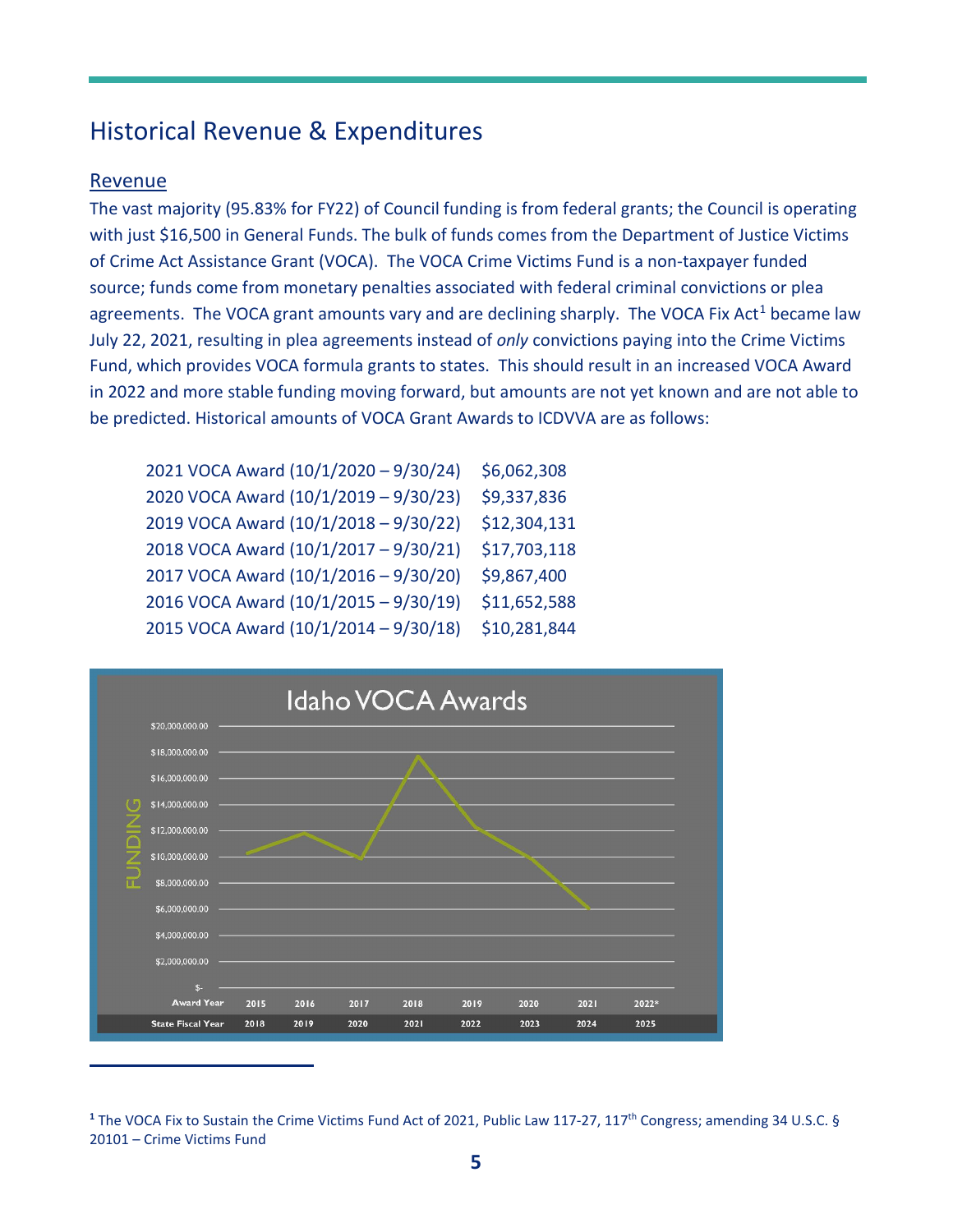ICDVVA also receives funds from Health and Human Services Family Violence and Presentation Services Act (FVPSA). FVPSA funds to States are a baseline of \$600,000 annually plus an adjustment for population. Since Idaho's population is growing, our FVPSA grant will likely continue to increase.

| 2021 FVPSA (10/1/2020 – 9/30/22) | \$1,048,140 |
|----------------------------------|-------------|
| 2020 FVPSA (10/1/2019 – 9/30/21) | \$1,020,523 |
| 2019 FVPSA (10/1/2018 – 9/30/20) | \$983,800   |

In 2020 and 2021, FVPSA also made available some one-time supplemental formula funds available states to address Covid related costs. The use of these funds is limited in scope.

| 2021 FVPSA ARPA (Sexual Assault <sup>2</sup> ) (10/1/2020 – 9/30/25) | \$1,020,523 |
|----------------------------------------------------------------------|-------------|
| 2021 FVPSA ARPA (Covid Testing <sup>3</sup> ) (10/1/2020 - 9/30/25)  | \$1,020,523 |
| 2021 FVPSA ARPA <sup>4</sup> (10/1/2019 - 9/30/25)                   | \$629,043   |
| 2020 FVPSA CARES (3/27/2020 - 9/30/21)                               | \$184,258   |

ICDVVA receives dedicated funds for grants for domestic violence projects and to meet the costs of maintaining the operation of the Council, per *I.C.* § 39-5212, from three sources:

- a. \$15 per marriage license issued per [I.C. § 39-5213\(1\)](https://legislature.idaho.gov/statutesrules/idstat/Title39/T39CH52/SECT39-5213/)
- b. \$20 per divorce filing per [I.C. § 39-5213\(2\)](https://legislature.idaho.gov/statutesrules/idstat/Title39/T39CH52/SECT39-5213/)
- c. \$10 per violation of protection order fines per [I.C. § 39-6312\(1\)](https://legislature.idaho.gov/statutesrules/idstat/Title39/T39CH63/SECT39-6312/)

|                | <b>Marriage/Divorce</b><br><b>Revenue</b> | <b>Protection Order</b><br><b>Violation Revenue</b> | <b>Total Dedicated</b><br><b>Fund Revenue</b> |
|----------------|-------------------------------------------|-----------------------------------------------------|-----------------------------------------------|
|                |                                           |                                                     |                                               |
| FY22 projected | \$355,907                                 | \$1,408                                             | \$357,315                                     |
| <b>FY21</b>    | \$345,200                                 | \$13,182                                            | \$358,382                                     |
| <b>FY20</b>    | \$304,224.00                              | \$13,361.00                                         | \$317,585.00                                  |
| <b>FY19</b>    | \$332,340.51                              | \$16,117.90                                         | \$348,458.41                                  |
| <b>FY18</b>    | \$317,051.98                              | \$38,243.00                                         | \$355,294.98                                  |
| <b>FY17</b>    | \$305,512.58                              | \$60,336.41                                         | \$365,848.99                                  |
| <b>FY16</b>    | \$293,117.40                              | \$113,982.68                                        | \$407,100.08                                  |
| <b>FY15</b>    | \$273,052.51                              | \$101,953.47                                        | \$375,005.98                                  |
| <b>FY14</b>    | \$284,332.00                              | \$284,332.00                                        | \$568,664.00                                  |
| <b>FY13</b>    | \$274,754.00                              | \$116,482.16                                        | \$391,236.16                                  |
| <b>FY12</b>    | \$277,381.52                              | \$122,530.92                                        | \$399,912.44                                  |

<span id="page-7-1"></span><span id="page-7-0"></span><sup>&</sup>lt;sup>2</sup> Funds may be used per FVPSA guidance to assist sexual assault programs with responding to the Covid pandemic.

<sup>&</sup>lt;sup>3</sup> Funds may be used for Covid testing, vaccine administration and covid mitigation as provided in FVPSA guidance.

<span id="page-7-2"></span>**<sup>4</sup>** Funds may be used to prepare for, respond to, and mitigate Covid within parameters established by FVPSA.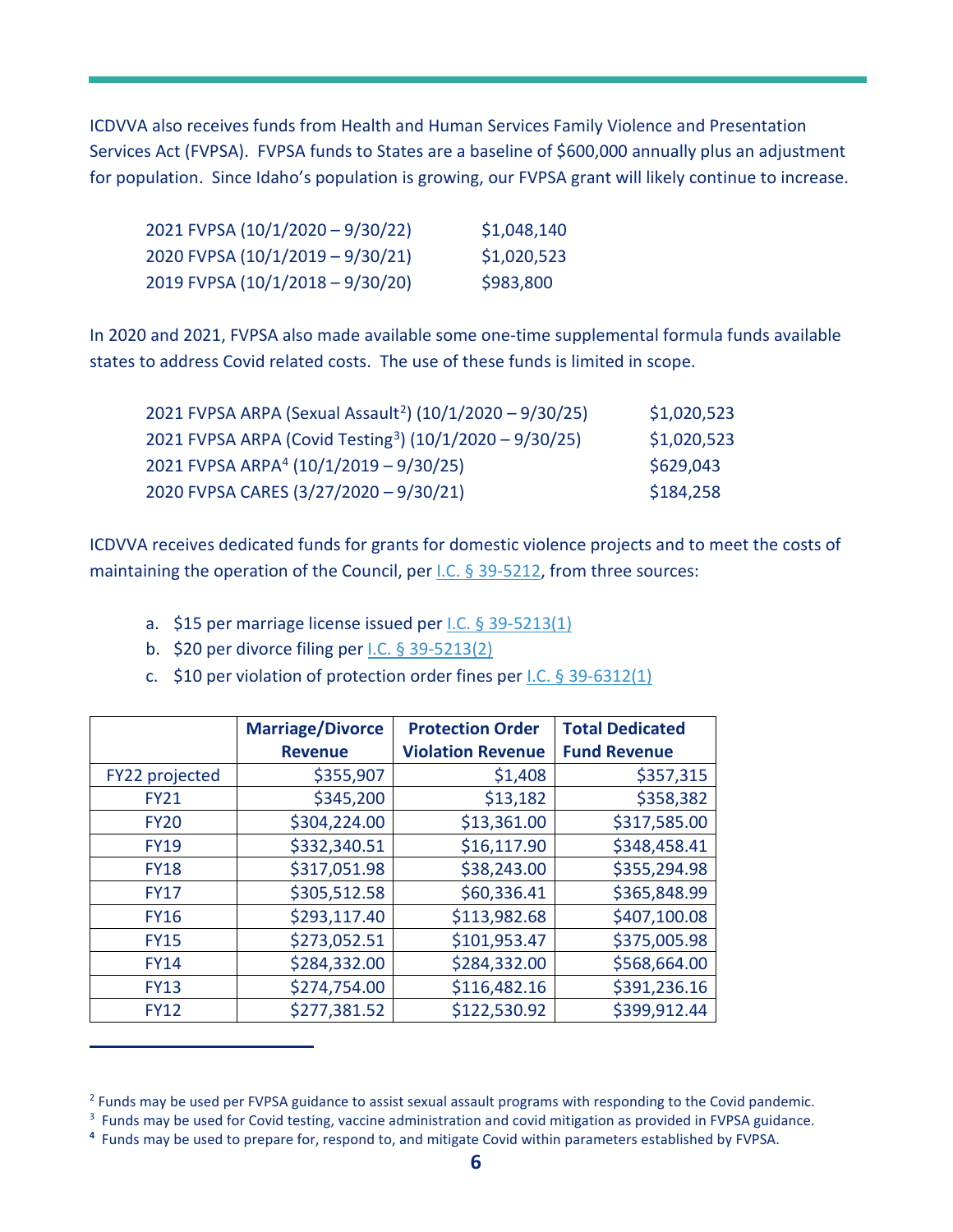ICDVVA hosts an annual educational conference for professionals in the field, such as social workers, prosecutors and other attorneys, offender intervention providers, law enforcement officers, and victim service providers. The conference is the only source of Council income which applies towards the ICDVVA receipt authority set by the Legislature at \$20,000 annually; the Council has requested that the Legislature raise receipt authority to \$40,000 in FY23 and moving forward. The registration fee for the conference has been \$55.00 per attendee for some time. The 2021 Conference was held virtually June 1, 2, and 3 with 526 attendees. The 2022 conference is scheduled for June 1 & 2, live.



#### Expenditures

The Council's FY22 total appropriation is \$13,707,200. Over 92% of the ICDVVA budget expenditures are to fund programs around the state providing victim services.

The following table breaks down the ICDVVA expenditures by personnel, operating, and Trustee & Benefit (payments to programs receiving ICDVVA grants, regardless of whether VOCA, FVPSA or State DV funds are used) and annual conference receipts. (Note: 6FTE in FY22; 5 in FY21; 4 in prior years).

| <b>SFY</b>                                                  | <b>PERSONNEL</b> | <b>OPERATING</b> | T&B          | <b>TOTAL</b> | <b>RECEIPTS</b> |
|-------------------------------------------------------------|------------------|------------------|--------------|--------------|-----------------|
| <b>SFY17</b>                                                | \$279,100        | \$143,400        | \$6,728,300  | \$7,150,800  | \$19,500        |
| <b>SFY18</b>                                                | \$286,500        | \$132,500        | \$7,637,700  | \$8,056,700  | \$18,300        |
| <b>SFY19</b>                                                | \$330,700        | \$182,800        | \$9,533,500  | \$10,047,000 | \$23,900        |
| <b>SFY20</b>                                                | \$271,300        | \$241,300        | \$11,806,100 | \$12,318,700 | \$1,000         |
| <b>SFY21</b>                                                | \$375,500        | \$212,600        | \$15,315,400 | \$15,903,500 | \$26,200        |
| SFY22 est                                                   | \$527,000        | \$222,200        | \$13,225,000 | \$13,974,200 | \$20,000        |
| *Data source SFY17-21 DU 2.00; **Data source SFY22 est 2QBR |                  |                  |              |              |                 |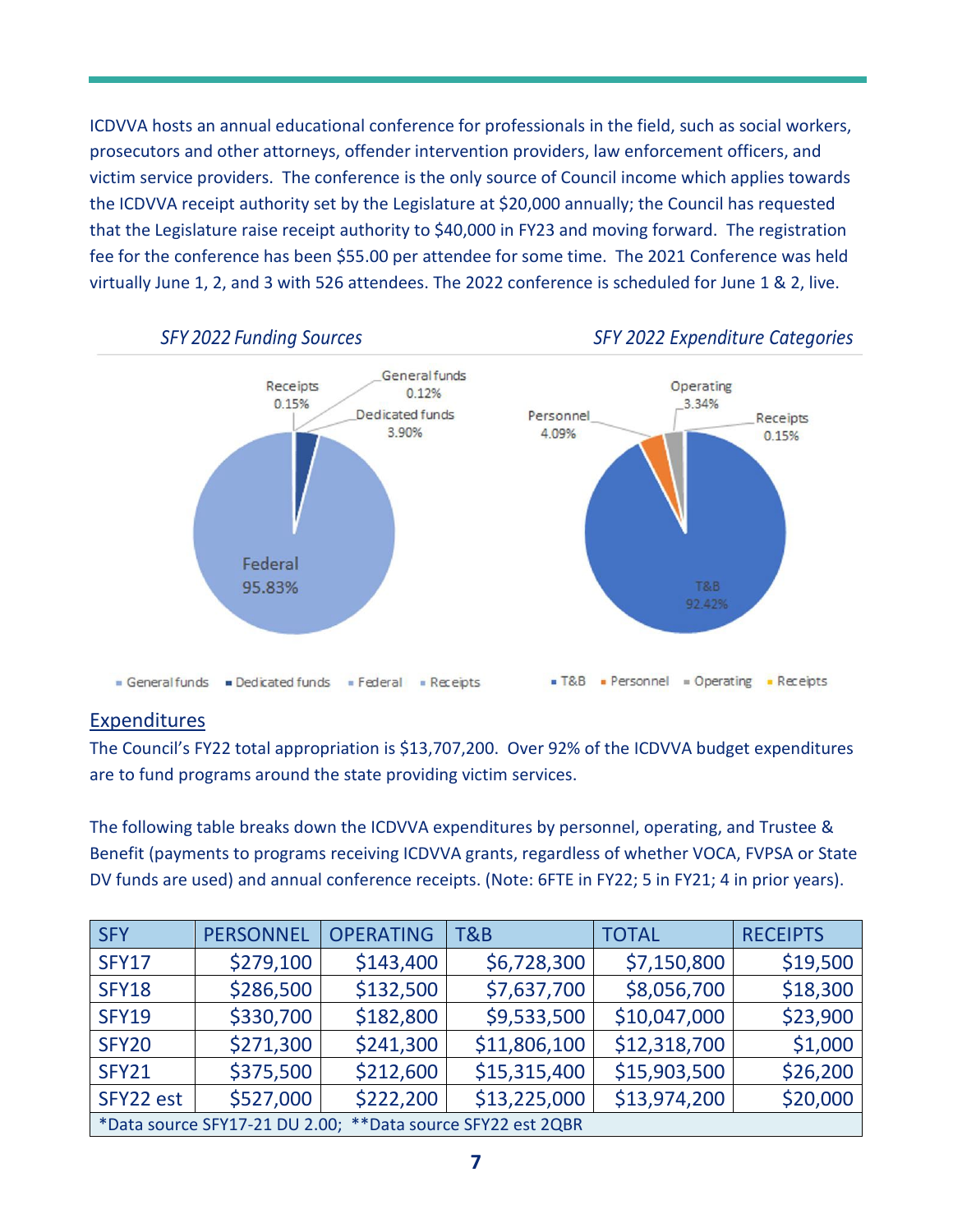## Key Services Provided FY19-FY22

#### Funding Direct Victim Service Providers

The top categories of victimization for which services are funded are family and domestic violence, child physical abuse or neglect, child sexual abuse, stalking, and sexual assaults. Many funded programs report that the pandemic has caused increased demand for their services. In FY21 VOCA funded, through ICDVVA subawards, 50,797 shelter nights for Idahoans and 40,699 crisis/hotline calls, as well as individual advocacy, individual counseling and emergency financial assistance.

Currently ICDVAA funds 47 programs, which are public and nonprofit organizations that provide essential emergency shelter, legal services, counseling, basic needs and supplies, and other critical services to Idahoans that have experienced severe trauma. ICDVVA processes roughly \$1 million in reimbursement requests to subrecipients monthly. The agency website includes a list of [current](https://icdv.idaho.gov/wp-content/uploads/sites/80/2021/12/FY2022-Funded-Programs-12-16-21.pdf)  [grantees](https://icdv.idaho.gov/wp-content/uploads/sites/80/2021/12/FY2022-Funded-Programs-12-16-21.pdf) and [amounts awarded](https://icdv.idaho.gov/wp-content/uploads/sites/80/2021/08/FY22-Funding-Allocations-Updated-082321.pdf) in the Grantees section. In FY21, the agency funded 46, up from 45 in FY20 and 35 in FY19. 40 Programs were funded in FY18 and FY17, up from 32 in FY16. [Historical](https://icdv.idaho.gov/grantees/grantee-information/)  [funding](https://icdv.idaho.gov/grantees/grantee-information/) of programs and amounts by year are available on the ICDVVA website.

Each year, the Council announces the availability of grant funds and advertises and promotes the funding opportunity to eligible applicants (nonprofit and government agencies providing victim services, and tribes). Applications are reviewed and scored, and eligibility verified (eligibility [criteria](https://www.govinfo.gov/content/pkg/FR-1997-04-22/pdf/97-10403.pdf)  [for VOCA](https://www.govinfo.gov/content/pkg/FR-1997-04-22/pdf/97-10403.pdf) are established by the DOJ<sup>[5](#page-9-0)</sup>; eligibility [criteria for FVPSA](https://www.federalregister.gov/documents/2016/11/02/2016-26063/family-violence-prevention-and-services-programs) are established by HHS<sup>[6](#page-9-1)</sup>, and eligibility for State Project Grants is determined by I.C.  $\S$  39-5210<sup>[7](#page-9-2)</sup>. Grant funds are distributed throughout the state according to the funding formulas specified in [IDAPA § 16.05.04,](https://icdv.idaho.gov/wp-content/uploads/sites/80/2020/05/FY21-Funding-Allocation.pdf) taking into account population, square miles per region, and marriage licenses issued. The Council determines the awards to eligible applicants. For FY22 awards, a weighted formula was used, taking into account Council scores, administrative performance, geographic isolation, percentage of underserved victims served, efficiency, and diversification of funding sources. Grants Managers review requests for reimbursement submitted by awardees for allowability and appropriate support with each draw request; in FY21 Council staff processed requests within 30 days, on average.

<span id="page-9-0"></span>**<sup>5</sup>** 42 U.S.C. 10601 governs the Office for Victims of Crime (OVC) VOCA grant awards an[d Part 200](https://ecfr.io/cgi-bin/text-idx?SID=d24d87a02e4747084986f109d4a3ac2a&mc=true&node=pt2.1.200&rgn=div5) – Uniform Administrative Requirements, Cost Principles and Audit Requirements for Federal Awards governs VOCA.

<span id="page-9-1"></span>**<sup>6</sup>** 42 U.S.C. 10404(a)(4), [45 CFR Part 1370 final rule](https://vawnet.org/sites/default/files/assets/files/2017-08/FVPSA%20Final%20Regulations%20PDF%2011.2.16.pdf) covers administration of FVPSA awards, an[d 5 U.S.C. 301; 2 CFR part](https://www.ecfr.gov/cgi-bin/text-idx?node=pt45.1.75)  [200, Part 75:](https://www.ecfr.gov/cgi-bin/text-idx?node=pt45.1.75) Uniform Administrative Requirements, Cost Principles, and Audit Requirements for HHS Awards governs FVPSA awards.

<span id="page-9-2"></span>**<sup>7</sup>** Projects must provide a safe house or refuge and a crisis line, and other services provided may include (but are not limited to) counseling, educational services for community awareness, presentation, treatment and rehabilitation, support groups, and assistance in obtaining medical, legal, psychological, or vocational services.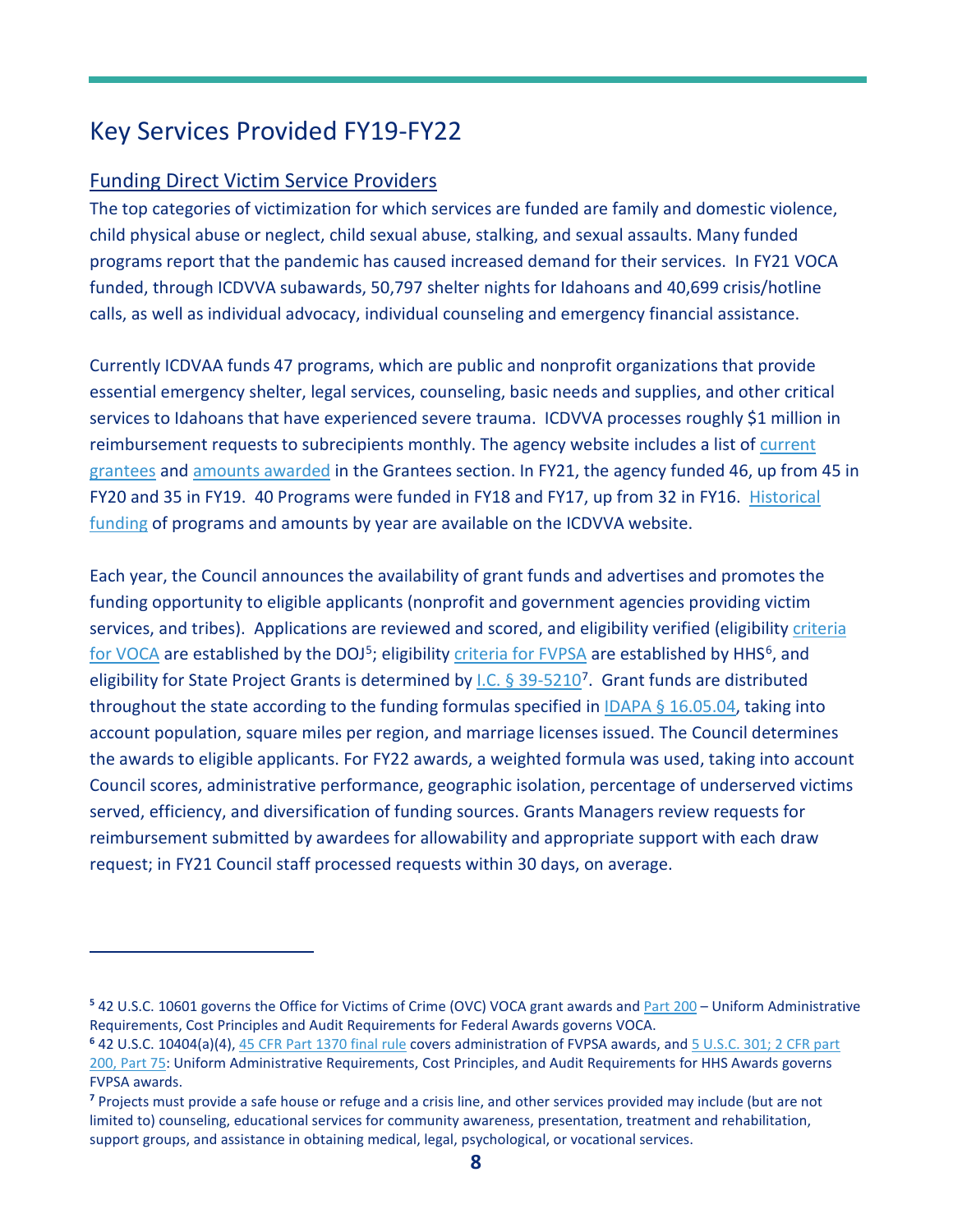#### Statewide Planning, Data Collection and Needs Assessment

In order to assess victim needs, identify gaps in service and demand for services, identify underserved populations, and identify barriers victim service providers face, the Council engages in research, stakeholder engagement sessions, and collaborations with others serving overlapping or intersecting populations.

Major issues that hinder victim assistance include lack of emergency shelter, lack of affordable housing (which causes survivors to stay in shelter/alternative housing for longer periods and some to stay in abusive situations rather than become homeless when housing is unavailable), lack of mental health providers, lack of cultural and language accessible services (i.e. bi-cultural, bi-lingual advocates and counselors), access (i.e. public transportation) to victim services agencies, lack of economic opportunities, and continuing stigma regarding reporting crime victimization. Programs report that access to affordable, subsidized, or temporary housing is limited. This prevents victims from finding safety, or the ability to break the cycle of violence by permanently leaving their situation. Programs, especially in the most rural areas of the state, struggle to find qualified mental health providers; this leaves victims without the assistance needed to heal from trauma. More individuals trained in social work and psychology need to be recruited to come to Idaho or need to be trained here. In some of the most rural communities, lack of public transportation or a vehicle makes it difficult to drive to a program, or keep medical, legal, or advocacy appointments, and for many, lack of available childcare causes the same problem. Finally, there is stigma associated with victimization, especially in rural communities where everyone knows everyone and for victims who are from historically marginalized communities (i.e. black, indigenous, Latinx, people of color, LQBTQ, people with disabilities, immigrants and refugees), and sometimes victims do not feel safe reporting crimes to law enforcement, because they do not believe the justice system will treat them fairly.

With the pandemic, many service providers have introduced virtual assistance programs, which has assisted in making victim services more accessible in rural areas than it has been in the past. Many funded programs outreach extensively in their communities, partnering with law enforcement, healthcare, and other nonprofit agencies to ensure victims are referred to their program if others encounter a victim first. Law enforcement has some police chiefs who are heavily invested in sexual assault kit initiatives which has resulted in our state being a leader in tracking sexual assault kits. The state does not require a victim report sexual assault if they are tested, but all kits are tested, unless a victim chooses to remain anonymous.

#### **Research**

Working with the Council, Boise State University conducted a statewide needs assessment, *Crime Victims in Idaho: An Assessment of Needs and* Services, released 2014. The study provided an overall picture of the state of victim services at that time and contained numerous recommendations. To update this needed assessment and to fulfill its statutory duty to compile data

**9**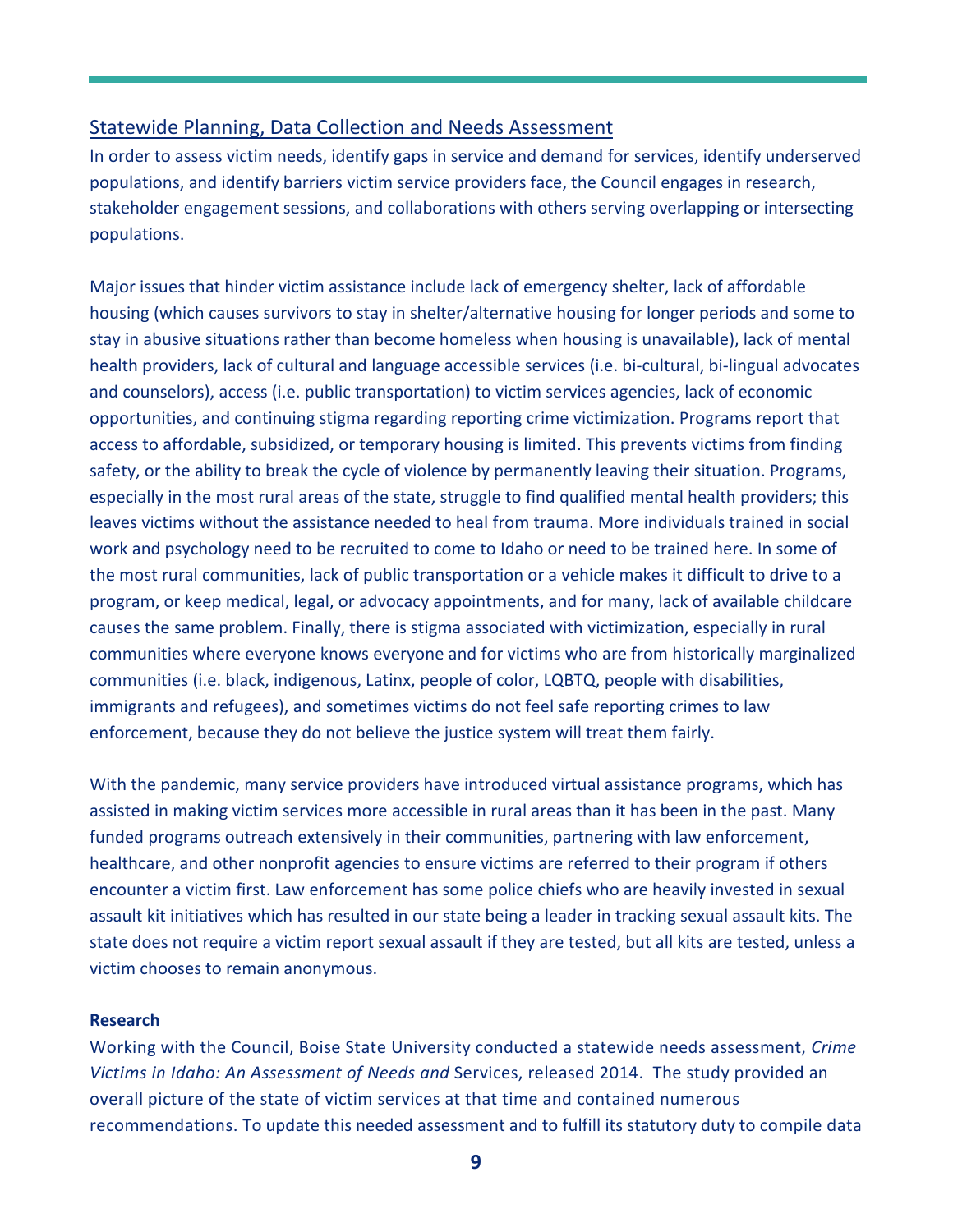on the services and programs provided to victims of domestic violence and other crimes and the geographic incidence of domestic violence and other crimes in this state, the Council contracted in 2019 with Boise State University to provide a [series of reports](https://www.boisestate.edu/sps-criminaljustice/biennial-report/) on victim needs in Idaho on a biennial basis. These reports focused on surveying victim service providers/agencies, surveying victims, examining the impacts of sexual assault legislation, and considering two emerging issues. The 2020 Biennial Report on Victimization & Victim Services in Idaho, Vol. 1 contains four volumes:

[Issue 1:](https://www.boisestate.edu/sps-criminaljustice/files/2020/08/Biennial-Report-Clarke-Study.pdf) Emerging Issues in Victimization: The Impact of the *Clarke* Decision on Policing's Response to Victimization [Issue 2:](https://icdv.idaho.gov/wp-content/uploads/sites/80/2021/09/V1-Iss-2-Agency-Survey-Final-Report-2020.pdf) Idaho Crime Victim Service Provider Survey Results 2020 [Issue 3:](https://www.boisestate.edu/sps-criminaljustice/files/2021/01/The-Effects-of-HB528-on-Sexual-Assault-Clearance-Rates-Public-Release.pdf) Idaho's Sexual Assault Kit Initiative: The Effect of HB528 on Sexual Assault Clearance Rates [Issue 4:](https://www.boisestate.edu/sps-criminaljustice/files/2021/01/Victim-Survey-Final-Report-2020.pdf) Idaho Crime Victim Survey

In addition, in September of 2021, Boise State University completed [HCR33 Report: Idaho's Missing](https://icdv.idaho.gov/wp-content/uploads/sites/80/2021/10/HCR33-Report_Idahos-Missing-and-Murdered-Indigenous-Persons.pdf)  [& Murdered Indigenous Persons](https://icdv.idaho.gov/wp-content/uploads/sites/80/2021/10/HCR33-Report_Idahos-Missing-and-Murdered-Indigenous-Persons.pdf) which was funded with a one-time legislative appropriation through the Council to examine available data on the MMIP issue in Idaho.

The *[Idaho Crime Victim Service Provider Survey Results](https://icdv.idaho.gov/wp-content/uploads/sites/80/2021/09/V1-Iss-2-Agency-Survey-Final-Report-2020.pdf)* summarized findings regarding the most impactful barriers to assistance: "Participants reported a number of barriers to service provision with the most frequent being restrictions on funding, community awareness and support, staffing shortages, rurality and geographic isolation, and referrals from other providers" (p. 19).

"Crime victim service agencies often provide a wide range of services, many of which would not be available to crime victims anywhere else. The participants in this survey were no exception with most reporting that their agency provides 10 or more different services... However, there were a number of other services which were less frequently provided but are often needed by crime victims. These include shelter/housing, individual counseling, and childcare. Shelter/housing and childcare are often important needs for crime victims, particularly those affected by domestic/intimate partner violence. Individual counseling can be crucial for recovery from trauma and has been cited as one of the most needed services by Idaho crime victims (Growette Bostaph et al., 2015). In fact, in terms of services that were needed in 2019 but unable to be offered, the most frequently indicated included housing, emergency services, and individual counseling" (pp. 18-19).

The *[Idaho Crime Victim Survey Report](https://icdv.idaho.gov/wp-content/uploads/sites/80/2021/09/V1-Iss-4-Victim-Survey-Final-Report-2020.pdf)* also identified barriers victims experienced: "The most commonly reported was fear of the perpetrator, followed by a variety of accessibility issues such as internet/phone access, delays in receiving services (e.g., two years to find appropriate counseling resources, COVID-related issues), restrictions to receiving certain services (e.g., required to determine exact income in order to receive financial assistance), and lack of services (e.g., shelter or temporary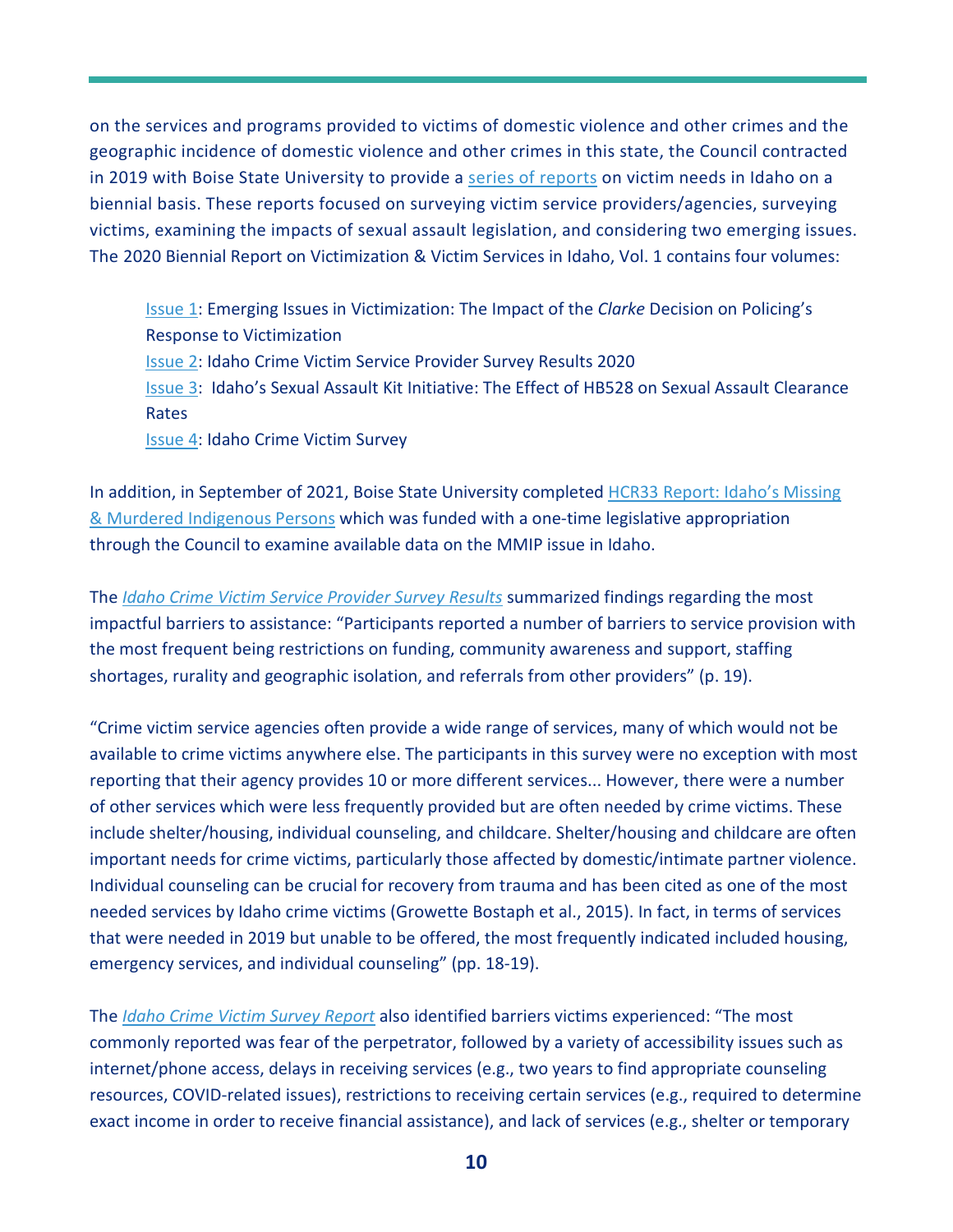housing). Three respondents reported that the cost of services was a barrier and two each noted communication and transportation issues. Childcare, immigration concerns, language/cultural barriers, and religious differences were reported by one participant each" (pp. 9).

The victim survey is made available to victims by Council funded programs, as well as others (victim witness coordinators, non-Council funded victim service programs, etc.) and will remain open through September, 2022. A new report is expected from Boise State in 2023 analyzing the results.

In June 2019 the Idaho Supreme Court issued *[State v Clarke](https://isc.idaho.gov/files/45062.pdf)*, 165 Idaho 393, 446 P.3d 451 (2019) which made it unlawful for police to make an arrest in misdemeanor crimes that happen outside their presence without a warrant. In *[Emerging Issues in Victimization: The Impact of the Clarke Decision on](https://icdv.idaho.gov/wp-content/uploads/sites/80/2021/09/V1-Iss-1-Clarke-Study.pdf)  [Policing's Response to Victimization,](https://icdv.idaho.gov/wp-content/uploads/sites/80/2021/09/V1-Iss-1-Clarke-Study.pdf)"* the Boise State Research Team looked at the impact this decision has had on domestic violence policies and found mostly negative impacts; recommendations were provided by the study. The police response to the decision varies widely throughout the State, largely resource dependent. In rural areas with a limited number of law enforcement officers, the additional time at the scene to obtain a warrant can be highly problematic, as can the availability of a judge to obtain a warrant. There is substantial concern about the inability of officers at the scene of misdemeanor domestic violence calls to remove perpetrators of violence from the scene given these new barriers to arrest. When perpetrators cannot be removed, victims may need to be removed, causing an increased demand for emergency shelter. The Council recognizes the effects of *Clarke* decision are significant and is committed to working on potential solutions and educating policymakers about the issue.

The second emerging issue report, anticipated in 2023, will focus on housing, which is consistently identified as one of the largest challenges currently faced by victims of domestic violence (emergency housing, transitional housing, and permanent housing).

The Council hired its first Research Analyst, Sr. in May of 2021. The Council collects required performance data from funded programs and completes required federal performance reports for both VOCA and FVPSA funded programs. The research analyst has met with all funded programs to ensure accuracy of data and improve data collection methods, as well as identify data gaps.

In 2021, the Council identified need and demand for services as a data gap. Although programs report on the services they provide, there was not data being collected on services for which programs had demand but did not have the means or capacity to address. To address this data gap, the Council began gathering data on housing and counseling demands in FY22. Another identified data gap was that there was no data being collected from offender intervention programs. The Council began gathering data from Offender Intervention Programs in January of 2022 so that the number of individuals obtaining treatment and other basic data will be available moving forward.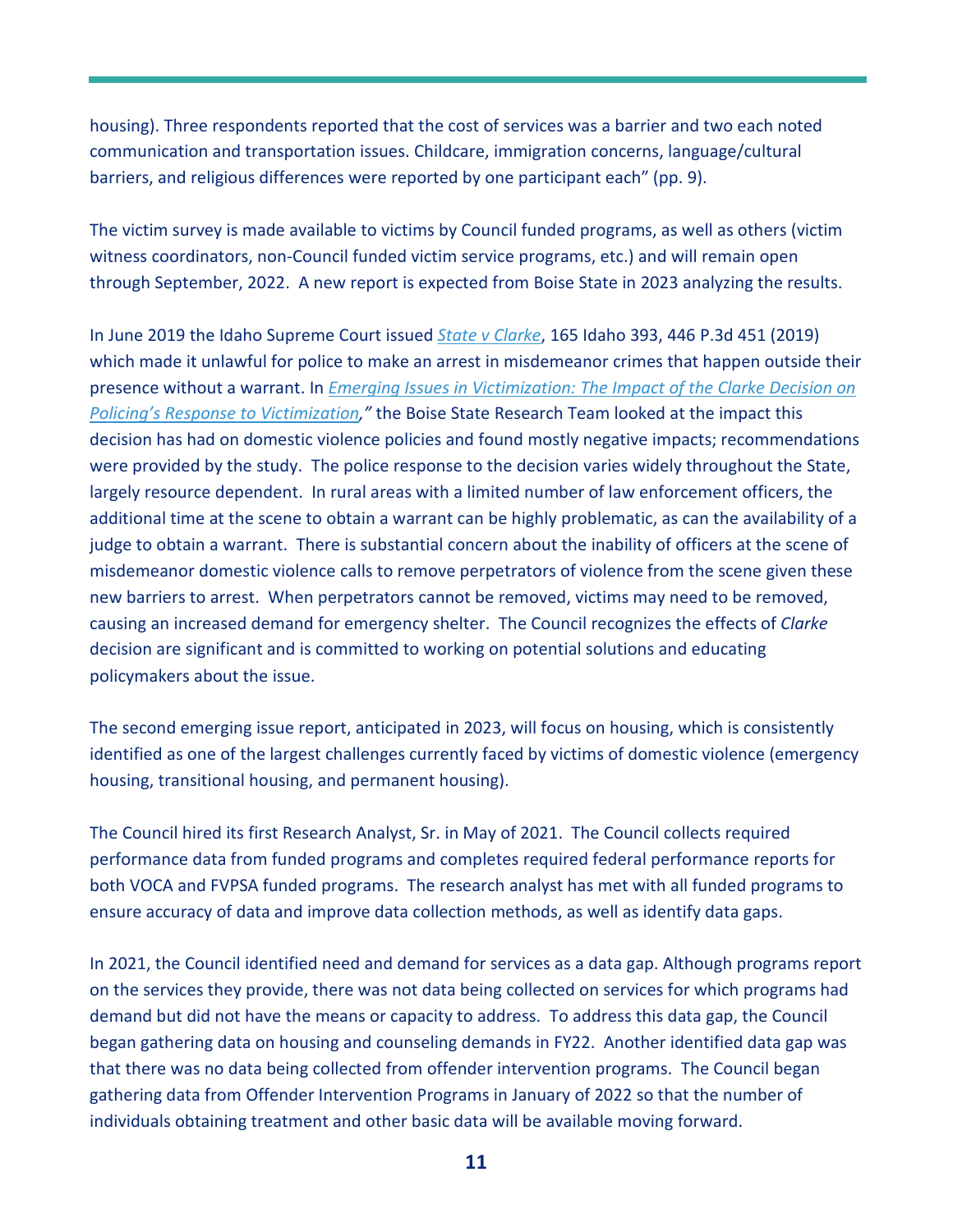#### **Stakeholder Engagement Sessions & Collaborations**

The Council has made a significant effort to collaborate and engage with stakeholders to work together to share information and data, best practices, training opportunities, and make connections among those serving populations which intersect or overlap the population of crime victims.

The Council annually conducts regional roundtables in order to hear from programs about the challenges they face and the gaps in service and unmet needs in their regions. In 2021, these roundtables were virtual, and in addition to funded victim service programs and offender intervention programs, a number of other agencies and partners participated. The Idaho Council for the Deaf and Hard of Hearing presented at every roundtable, offering information and resources on serving the deaf community and answering questions (in addition, they offered a training at the 2021 annual conference). Many others similarly participated in the roundtables with victim service programs, including the Council for Developmental Disabilities, Victim's Compensation, Idaho Children's Trust, the Idaho Secretary of State Address Confidentiality Program, the Idaho Coalition Against Sexual and Domestic Violence, Idaho State Police Planning, Grants & Research (which administers STOP and VAWA funds) and some of DHW's Regional Mobile Crisis Supervisors.

Some ideas and innovations that came out of the 2021 roundtables:

- Establishment of a mentor program in which a struggling or newer program is paired with a similar established program for assistance and mentorship. The relationship is voluntary and facilitated by Council staff upon request. This has been successful, with both mentors and mentees reporting positive experiences and favorable outcomes.
- Establishment of a form bank and resource library so that funded programs have an opportunity to share sample policies, forms and manuals without "reinventing the wheel." Programs report this has been useful to them as they implement or revise policies, and has assisted in making more information available in Spanish throughout the state. Council staff add to the bank/resource library when they come across good examples as part of training or collaborating with programs in other states and/or as part of monitoring (with the permission of the subrecipient)
- Better connection between victim service providers and offender intervention providers so that offender intervention trainees can obtain volunteer hours working with victim service providers and gain experience and insight on victim perspectives

The 2022 roundtables will be live and will include a half day of live training open to the public, to bring training opportunities to multiple locations around the state.

The Council has a relationship with the Idaho Prosecuting Attorney's Association, the Idaho Sheriff's Association, and the Idaho Victim Witness Association and is actively working to share training opportunities and otherwise collaborate towards shared goals relating to improving the lives of victims of crime. The Council also initiated collaborations with the Governor's Task Force on Children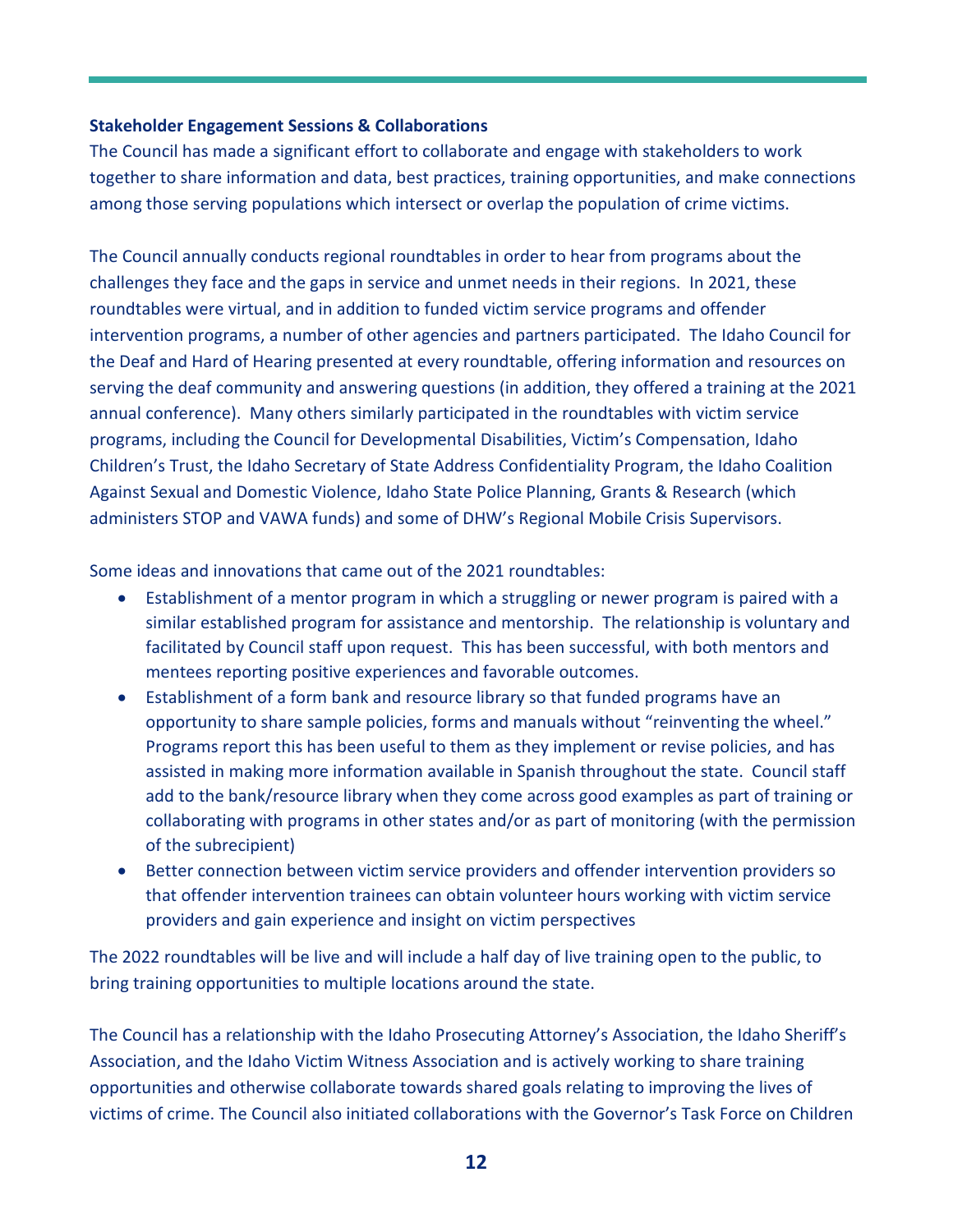at Risk (CARTF), the Commission for the Blind and Visually Impaired, and Idaho Housing & Finance Association (IFHA). DHW's Sexual Violence Prevention Health Program Manager also regularly collaborates with the Council.

Currently the Council funds only one tribe, the Nez Perce, as other tribes have not applied for funding. However, the Council has an on-going partnership with the Coeur d'Alene Tribe and the Idaho Coalition Against Sexual and Domestic Violence to offer conferences on Missing and Murdered Indigenous Women and People. In 2021, Council staff had the opportunity to visit the Shoshone Bannock Tribe and meet with their Victims Assistance Program to explore ways to collaborate, including on training opportunities. The Council shares training and grant funding opportunities with contacts at all five Idaho tribes and is committed to continuing to work towards greater collaboration with every tribe to ensure that indigenous people have access to victim services, offender intervention programs, funding and training opportunities and other resources.

ICDVVA is collaborating closely with the Statistical Analysis Center on a data dashboard that will allow visualization of both crime and victimization data. In addition, the Council initiated an informal collaborative data workgroup and hosts quarterly meetings where the various agencies and groups gathering and utilizing data for various state and federal program dealing with crime victims and/or crime prevention or intersecting or overlapping populations can share available data and collaborate on filling data gaps. For example, ICDVVA and several other agencies need information on underserved populations and geographic areas, and the prevalence and incidence of various types of crimes. ICDVVA shares the data it collects with other programs and agencies as well as seek to cooperate on data gathering projects, both to reduce the number of surveys and data-collection efforts programs are dealing with, and to avoid duplication of effort among state agencies and programs seeking the same or similar information.

ICDVVA also actively seeks collaboration with other agencies administering grant funds to look for efficiencies and ways to avoid duplication of effort. Currently, for example, a nonprofit service provider may seek funding from various state agencies, each requiring its own application and having its own system for grant reporting, data collection, reimbursement processing, etc. Meanwhile, there may be several State agencies with different employees working with the same nonprofit, all unaware of the other agencies *also* working with the nonprofit; there are likely not only duplications of effort and inefficiencies, but missed opportunities to look at "the big picture" of how the various crime types, prevention efforts, public funding streams and victim services fit together. For example, through collaboration and information sharing, it may be possible to track the effectiveness of sexual violence prevention efforts and see if those efforts result in a reduction in victim services provided for sexual violence victimizations in a given region, or review the prevalence of child abuse services reported in a region to better inform child abuse prevention efforts.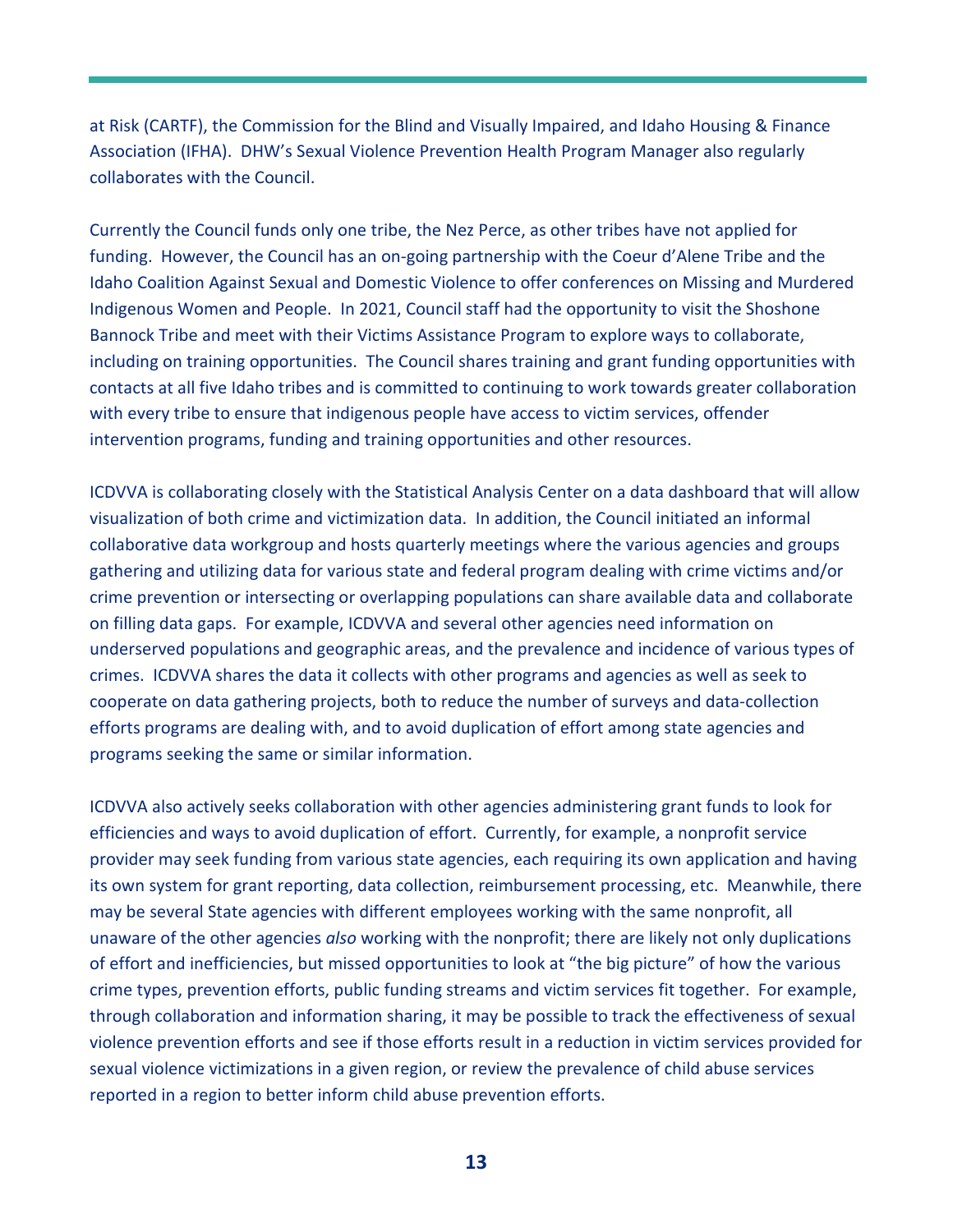The Council Executive Director and Council staff made site visits to all funded programs to meet individually with program staff, tour facilities and shelters, talk about the challenges faced by individual programs, prepare for upcoming funding declines and encourage program participation in Council initiatives (such as updating the strategic plan, negotiated rulemaking and revision of the grant distribution funding formulas, and migrating to a federal fiscal year grant cycle).

The Family Violence Prevention and Services Act (FVPSA) provides funding to the Council as the State administering agency for federal victim assistance grant funds, and also provides funding to Idaho's state domestic violence coalition, which is the Idaho Coalition Against Sexual and Domestic Violence. While the Council and the Coalition have different functions, FVPSA requires cooperation and coordination between the two, and the Council actively collaborates with the Coalition in a variety of ways, including the following:

- A member of the Coalition serves on the Council's Conference Planning Committee
- Coalition staff participated in the 2021 Council Regional Roundtables
- The Council participates in the Coalition's monthly or bi-monthly program Director Calls
- A member of the Coalition serves on the Council's Offender Intervention Committee
- The Executive Director of the Council and the Coalition, along with associate directors, meet monthly and additionally as needed to discuss issues
- Training opportunities are shared to avoid duplication and ensure coverage of key topics
- The Council and Coalition collaborated on the needs and uses for FVPSA supplemental funding
- The Coalition is invited to participate in Council negotiated rulemaking sessions
- The Council and the Coalition collaborate to address issues identified in the Boise State needs assessment reports
- The Council participates in the Coalition's Idaho Coordinated Response initiative
- The two organizations collaborate extensively to address the MMIP issue in Idaho

Both of the primary federal grants administered by the Council require the state to identify underserved populations, which may include victim demographic characteristics, type of crime experienced by the victim, and populations who face barriers in accessing and using victim services. The Council consulted VOCA guidance for underserved definition requirements [\(42 U.S.C.](https://www.govinfo.gov/content/pkg/FR-2016-07-08/pdf/2016-16085.pdf)  [10603\(a\)\(2\)\(B\),](https://www.govinfo.gov/content/pkg/FR-2016-07-08/pdf/2016-16085.pdf) FVPSA guidance for underserved definition requirements [\(FVPSA 45 CFR § 1370\)](https://www.govinfo.gov/content/pkg/FR-2016-11-02/pdf/2016-26063.pdf) and compared various definitions used by other states.

Taking into account best available data from all of the above research, collaboration and engagement, the Council currently defines underserved as follows:

a) those who are victims of the following types of crime: survivors of human trafficking, homicide, adults molested as children, elder abuse, stalking, driving under the influence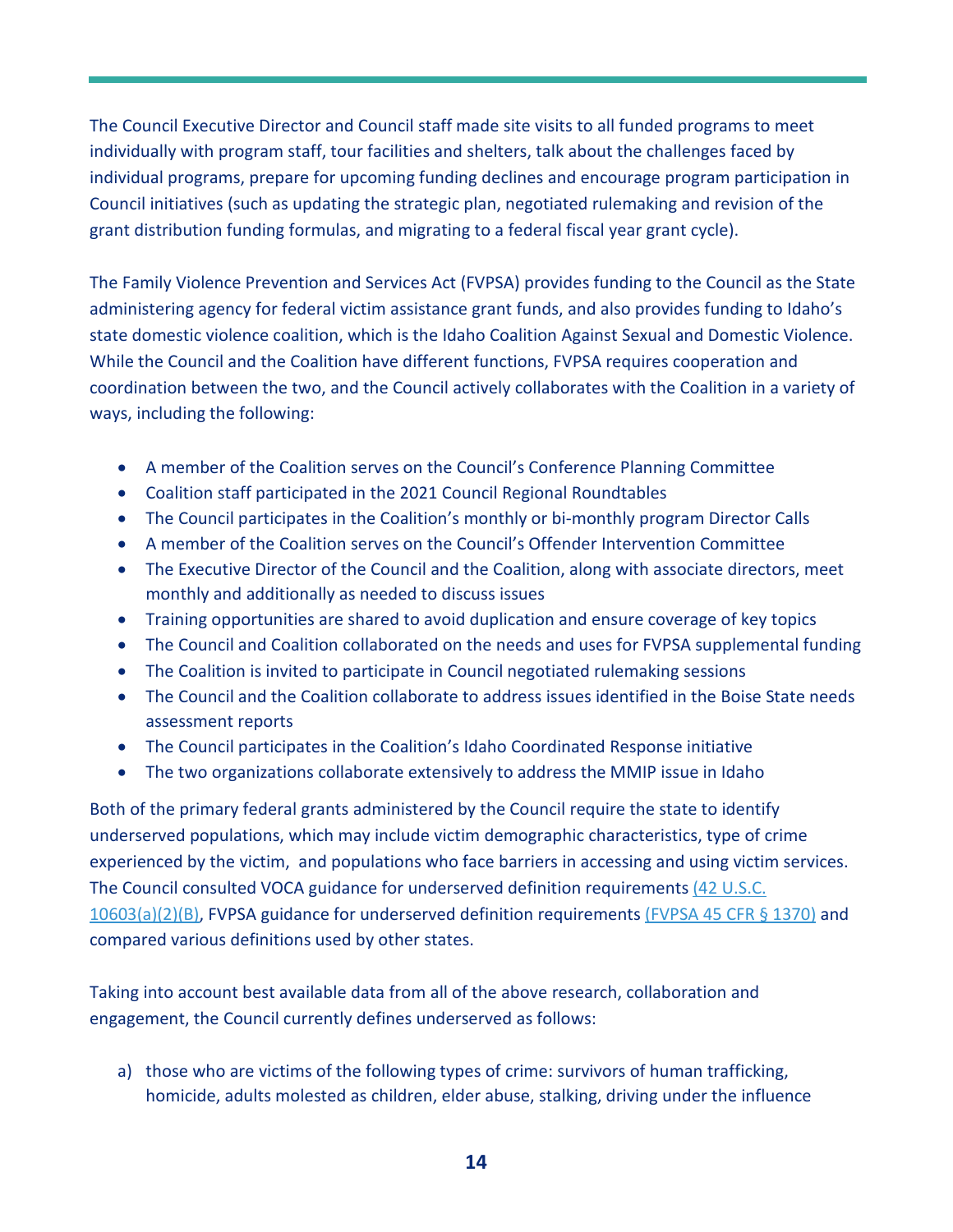crashes which result in bodily injury or death, economic exploitation and fraud, robbery, gang violence, hate and bias crimes, and/or

b) Those victims who have the following characteristics: children and youth aged 0 to 18, elders over 65 years of age, indigenous people, minority race and/or ethnicity, individuals with disabilities(physical, developmental, and/or intellectual), people who are deaf, hard of hearing, blind or visually impaired, people who identify as LQBTQ+, people with limited English proficiency, people with low income (living at or below 125% of the federally defined poverty level), immigrants, people in rural areas, as defined by Center for Medicare and Medicaid Services (CMS) [\(CMS- Am I Rural?\)](https://www.ruralhealthinfo.org/am-i-rural) 

Victims of crimes in category (b) above are by definition underserved regardless of the type of crime; all victims of the crime types identified in category (a) above are underserved by definition regardless of whether they have any of the characteristics listed in category (b).

FVPSA requires a state plan to provide for the establishment, maintenance, and expansion of programs and projects to prevent incidents of family violence, domestic violence, and dating violence; to provide immediate shelter, supportive services, and access to community-based programs for victims of family, domestic, and dating violence, and their dependents; and to provide specialized services for children exposed to family, domestic, or dating violence, including victims who are members of underserved populations (45 CFR **[§ 1370.10\)](https://www.govinfo.gov/content/pkg/FR-2016-11-02/pdf/2016-26063.pdf)**. This strategic plan, updated annually, is intended to serve as Idaho's state plan.

#### Offender Intervention Oversight

The Council currently oversees 27 approved Offender Intervention programs. The Offender Intervention Program (OIP) Committee (formerly COVOIPS) engaged in a year long process to revise the minimum standards for approved programs, which included a literature review, focus groups, and comparison to the standards of other states. [New revised standards](https://icdv.idaho.gov/wp-content/uploads/sites/80/2022/01/Offender-Intervention-Program-Minimum-Standards-Jan-22.pdf) took effect January 1, 2022. Council staff, assisted by an intern with experience providing offender intervention treatment, is currently working on updating the monitoring process for approved programs to align with the revised standards.

#### Monitoring Victim Service Programs

Council staff must monitor all funded programs to comply with federal grant requirements. This requires review of applicable policies and procedures, facilities, management, governance and leadership, financial reports and audits, data collection and reporting systems, personnel and timekeeping records, and a myriad of other things designed to ensure program compliance with grant requirements. Monitoring frequency is determined in part by risk assessments, but programs are to be monitored at least once within a two- year cycle. The Council Grants Managers revamped agency monitoring materials to adjust to remote monitoring and monitored all 46 funded programs in 2021 (some with site visits but most remotely). In 2022, 24 programs are scheduled for monitoring.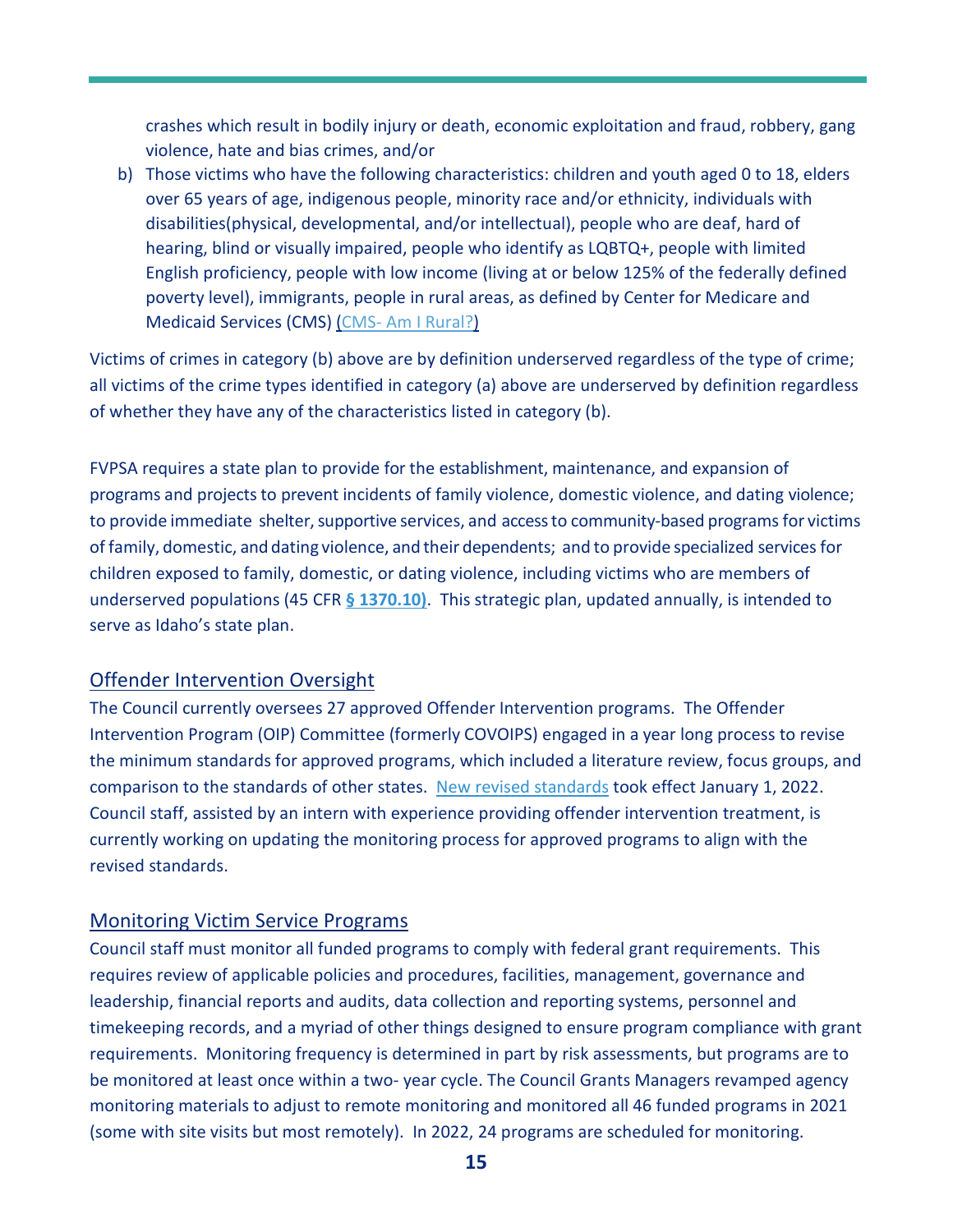#### **Training**

The Council endeavors to provide quality and free or affordable training opportunities to victim service providers and those in related fields throughout the State, as well as serve as an information source for training opportunities in the fields of victim services and offender intervention. ICDVVA sponsors an annual Safety & Resilience conference in early June. In addition, the Council website (Resources, Training Opportunities) is regularly updated to feature relevant training opportunities, many of which are offered at no cost (such as though the Office of Victims of Crime). Council staff puts on webinars each year to assist funding recipients with the application process, the monitoring process, financial reporting, and data collection and reporting and to address requested topics. ICDVVA is co-sponsoring a Missing & Murdered Indigenous People's conference May 4 & 5, 2022, with the Coeur d'Alene Tribe and the Idaho Coalition. Half day trainings will be offered as part of each Regional Roundtable in 2022. The Council also has recorded sessions from the 2021 Safety & Resilience Conference on its YouTube channel.

#### Agency Goals, Objectives & Performance Measures

The agency achieved all goals set in 2021 for improved agency operations and efficiency, enhanced collaboration, and data development, including the following:

- Completed transition to a paperless office
- Developed an invoice system for tracking reimbursements
- Began tracking reimbursement data
	- $\circ$  reduced average reimbursement processing time to < 30 days after submission
	- o notified programs of late reimbursements
- Developed/deployed a weighted scoring system for grant applications
- Monitored all funded programs
	- o Re-designed monitoring tools/risk assessments for funded programs
	- o developed a "form bank" for policies and resources for funded programs
	- o initiated co-monitoring of common subrecipients with Idaho State Police
- Made site visits to 45 funded victim service programs; met with three Idaho Tribes
- Adopted a Policy Manual
- Closed all federal audit findings
- Began collecting housing and counseling demand data from funded programs
- Revised the Minimum Standards for Offender Intervention Programs
- Began the Negotiated Rulemaking Process to revise funding distribution rules
- Transitioned programs to direct entry of VOCA performance data into PMT (Performance Measurement Tool)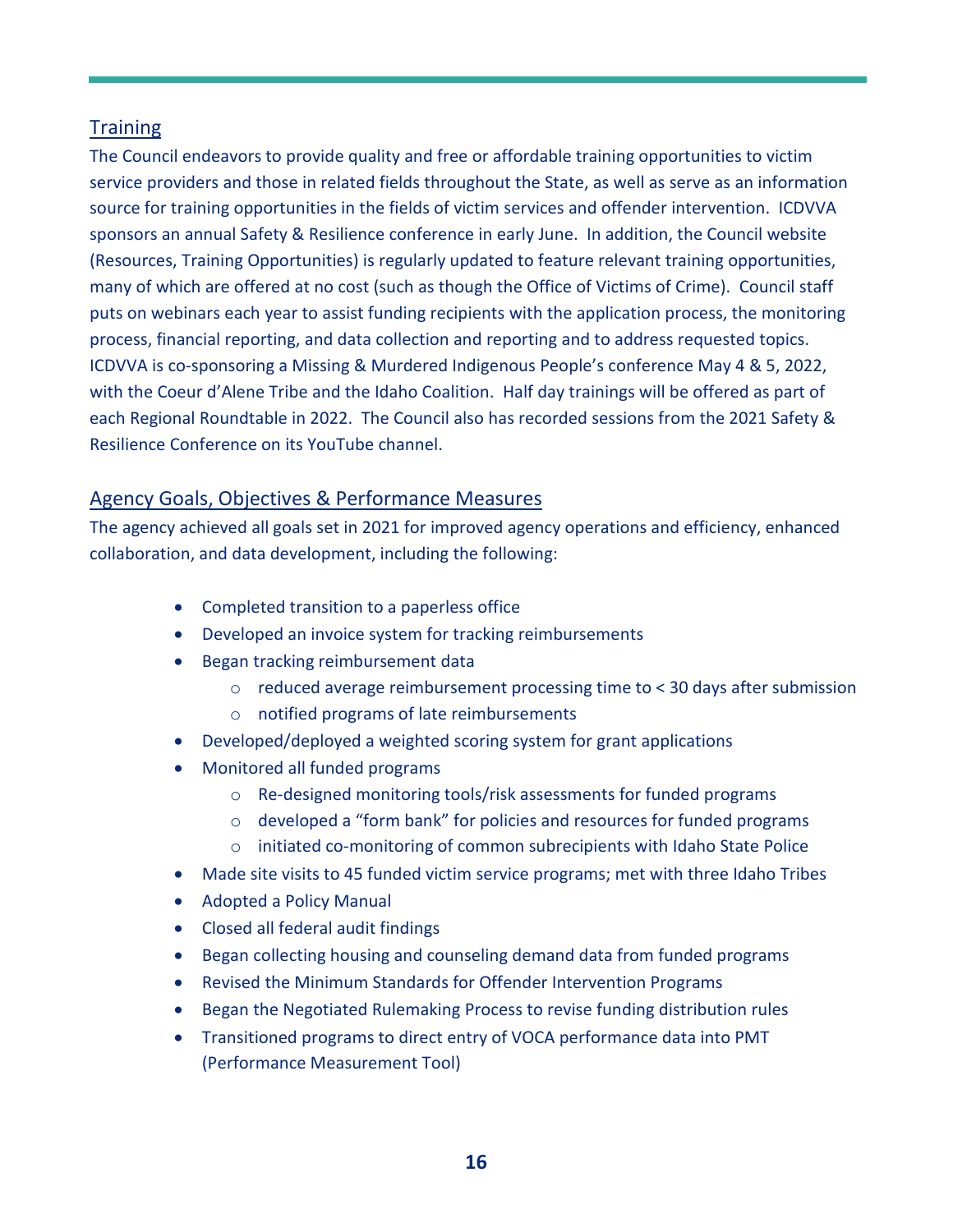- Gave seven presentations regarding Council work and/or available victim data<sup>[8](#page-18-0)</sup>
- Began outreach/education efforts on social media
- Started a monthly informational newsletter

Internal agency operations and efficiency goals for 2022 include:

- Redesigning monitoring tools for offender intervention programs
- Transition subawards from state fiscal year to federal fiscal year

The Council has determined its four main goals for the future as follows:

Goal 1: Prioritize the availability of direct services to assist victims of crime throughout Idaho and the efficient use of funding to maximize those services

Goal 2: Develop and share reliable data on crime and victimization which can serve as a basis for decision making

Goal 3: Serve as a key resource on issues and policies impacting victims of crime

Goal 4: Collaborate with other stakeholders to ensure that available resources provide a sustainable safety net of critical victim services throughout Idaho

The following charts set forth objectives, tasks/action items, and targets related to each goal.

<span id="page-18-0"></span>**<sup>8</sup>** Idaho Criminal Justice Commission (ICJC); Governor's Task Force on Children at Risk (CARTF); Idaho Victim Witness Association (IVWA); Idaho Living Well Quality Assurance Reporting & Monitoring Workgroup; DHW Annual Grants Training; Idaho Sheriff's Association, Family Violence Services & Prevention Regional Conference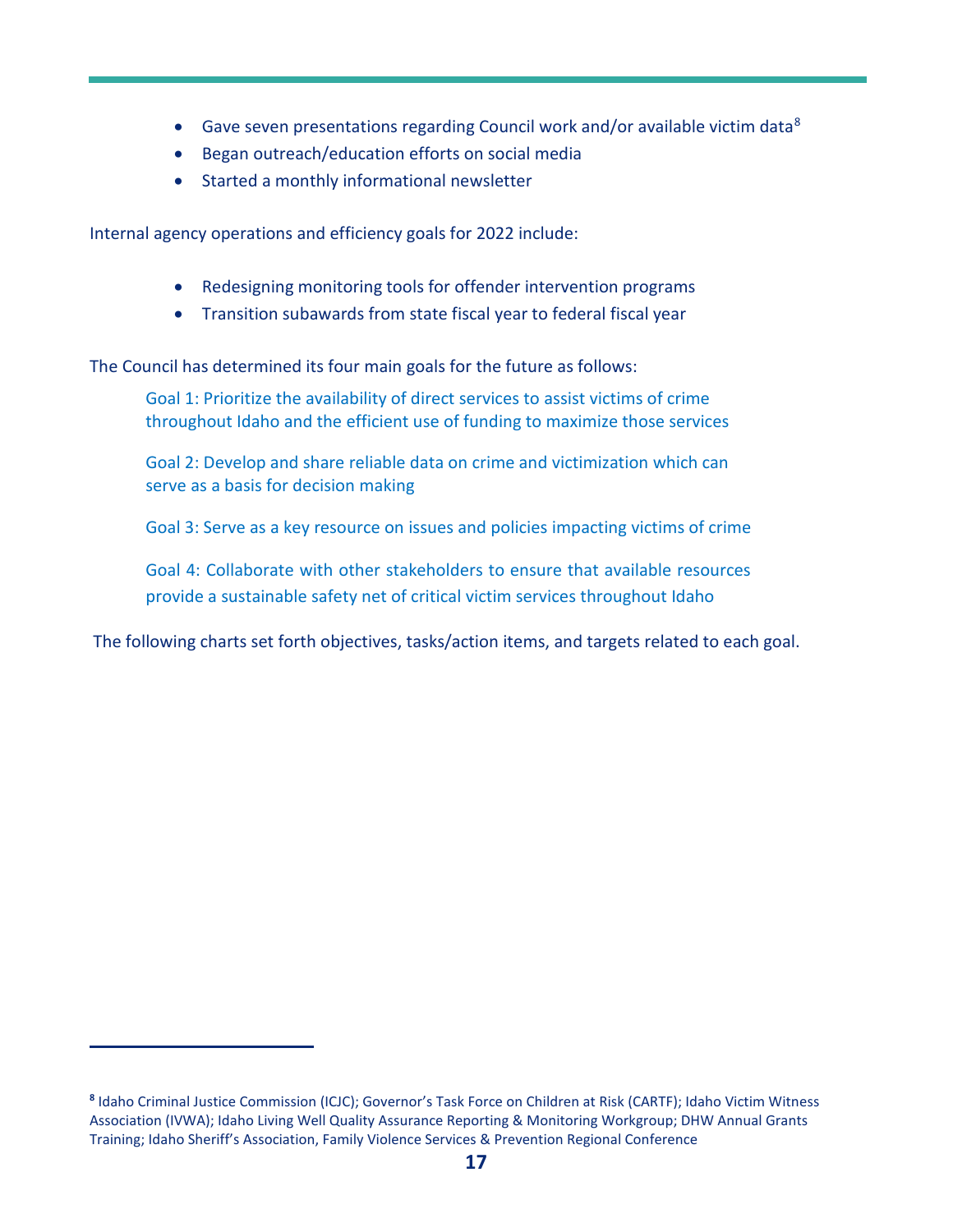#### **Goal 1: Prioritize the availability of direct services to assist victims of crime throughout Idaho and the efficient use of funding to maximize those services**

| Goal 1:                                                                                                                                                                                                        |                                                                                                                                                                                                                                                                                                                                                                                                                                                                                                                                                                                                                                                                                                                                                                                                                                                                          |                                                                                                        |
|----------------------------------------------------------------------------------------------------------------------------------------------------------------------------------------------------------------|--------------------------------------------------------------------------------------------------------------------------------------------------------------------------------------------------------------------------------------------------------------------------------------------------------------------------------------------------------------------------------------------------------------------------------------------------------------------------------------------------------------------------------------------------------------------------------------------------------------------------------------------------------------------------------------------------------------------------------------------------------------------------------------------------------------------------------------------------------------------------|--------------------------------------------------------------------------------------------------------|
| <b>Objectives</b>                                                                                                                                                                                              | <b>Tasks</b>                                                                                                                                                                                                                                                                                                                                                                                                                                                                                                                                                                                                                                                                                                                                                                                                                                                             | <b>Targets</b>                                                                                         |
| 1.1: Fund eligible projects<br>based on clearly identified<br>criteria, taking into<br>account best available<br>data on the need and<br>demand for services and<br>the barriers to accessing<br>such services | 1.1.1: Identify metrics to be considered in grant<br>application evaluation and award decisions. (e.g.<br>the evaluation of subrecipient operating efficiency,<br>fundraising efforts, sustainability/ succession<br>planning, grant performance, inter-agency<br>collaboration, monitoring/audit findings, cost per<br>victim served, underserved populations reached).<br>Create a transparent rubric for applying these<br>metrics, and share it with all stakeholders<br>1.1.2: The evaluation criteria and scoring rubric will<br>be published along with annual grant applications;<br>each application will be accordingly scored and<br>each applicant will be provided their scores along<br>with the resulting funding decision<br>1.1.3: Services to crime victims should be victim-<br>centered, trauma-informed, and reflect best<br>practices in the field | Target 1: Each grant<br>award will include a<br>minimum budget of<br>60% for direct victim<br>services |
| 1.2: Efficient Use of<br>Resources                                                                                                                                                                             | 1.2.1: Maximize services to crime victims by using<br>the bare minimum needed to sustain agency staff<br>and operations and directing additional dollars to<br>funded programs whenever possible                                                                                                                                                                                                                                                                                                                                                                                                                                                                                                                                                                                                                                                                         | Target 2: Use all federal<br>grant funds awarded,<br>with \$0 reverted at end<br>of grant period       |
| 1.3: Pursue additional<br>funding sources for victim<br>services to address<br>identified gaps                                                                                                                 | 1.3.1: Seek out and pursue additional funding<br>options and opportunities for funding victim<br>services<br>1.3.2: Seek to increase the amount of state<br>dedicated funds spent on programs vs. Council<br>operations                                                                                                                                                                                                                                                                                                                                                                                                                                                                                                                                                                                                                                                  |                                                                                                        |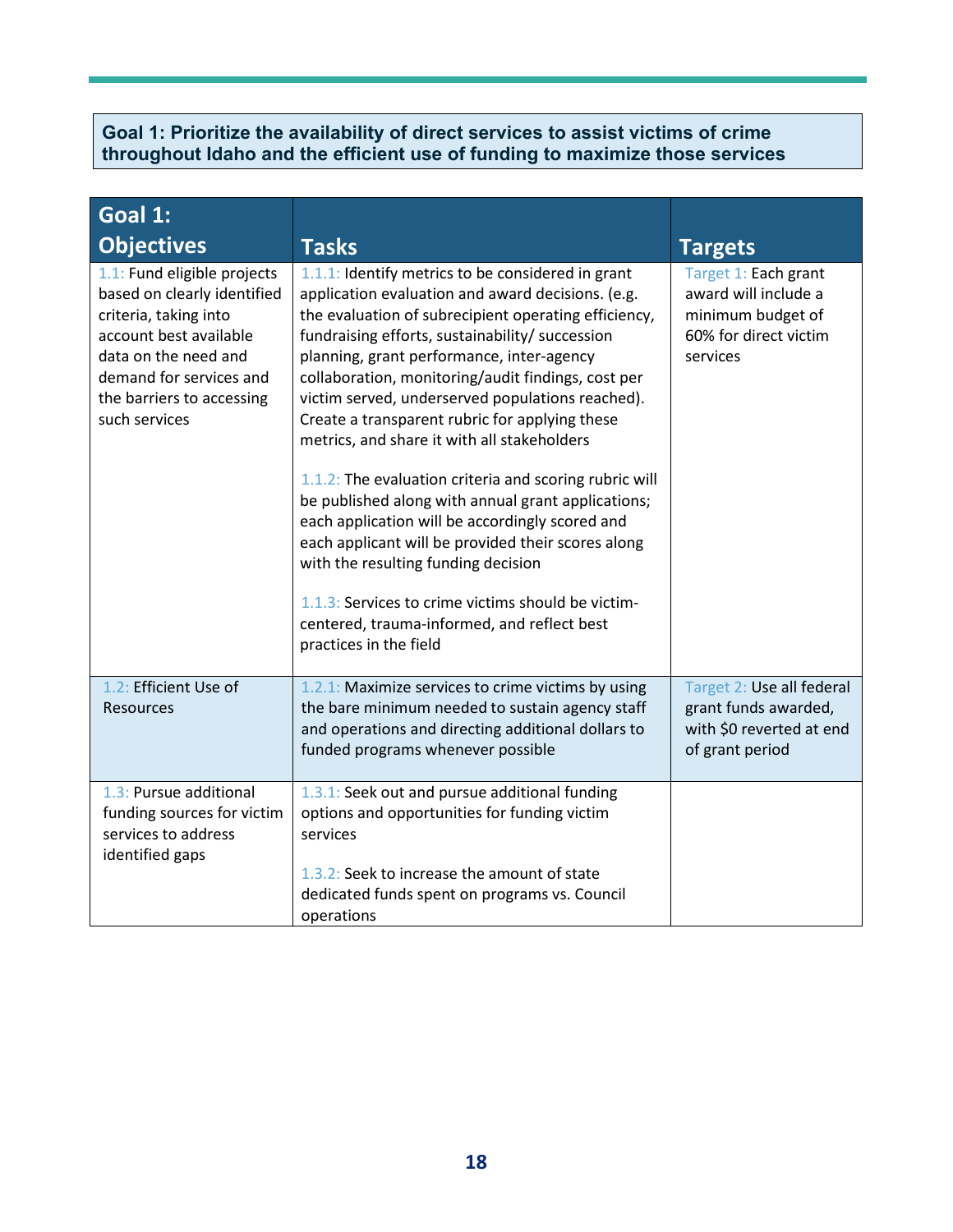#### **Goal 2: Develop and share reliable data on crime and victimization which can serve as a basis for decision making**

| Goal 2:                                                                                                                                                                                      |                                                                                                                                                                                                                                                                                                                                                                                                                                                                                                                                                                                                                                                                                                                                                                     |                                                                                                                               |
|----------------------------------------------------------------------------------------------------------------------------------------------------------------------------------------------|---------------------------------------------------------------------------------------------------------------------------------------------------------------------------------------------------------------------------------------------------------------------------------------------------------------------------------------------------------------------------------------------------------------------------------------------------------------------------------------------------------------------------------------------------------------------------------------------------------------------------------------------------------------------------------------------------------------------------------------------------------------------|-------------------------------------------------------------------------------------------------------------------------------|
| <b>Objectives</b>                                                                                                                                                                            | <b>Tasks</b>                                                                                                                                                                                                                                                                                                                                                                                                                                                                                                                                                                                                                                                                                                                                                        | <b>Targets</b>                                                                                                                |
| 2.1: Develop a data<br>dashboard which reflects<br>current, comprehensive<br>and best available<br>information on the<br>incidence of violent crime<br>and victimization<br>throughout Idaho | Work with the Statistical Analysis Center and<br>collaborate with other agencies and groups with<br>victimization, crime or other relevant data                                                                                                                                                                                                                                                                                                                                                                                                                                                                                                                                                                                                                     | Target 3: Launch a data<br>dashboard before the<br>end of FY23                                                                |
| 2.2: Develop and share<br>data on the demand and<br>unmet need for victim<br>services with other<br>stakeholders so resources<br>can be allocated<br>effectively                             | 2.2.1: Use the emerging issues report in the existing<br>Boise State Biennial Report on Victimization and<br>Victim Services contract to obtain information<br>regarding which counties/regions have the highest<br>need for services (including which services are most<br>needed) to inform funding decisions<br>2.2.2: Collect data on waiting lists for victim<br>services and availability and capacity of emergency<br>and transitional housing for victims without<br>significantly burdening programs<br>2.2.3: Develop a Request for Proposal for a<br>comprehensive victim needs assessment to be used<br>to effectively allocate resources where and how<br>they are most needed and identify gaps in service,<br>to be released no later than July 2023 | Target 4: Share crime<br>victimization and<br>demand/need data and<br>trends in an annual<br>report commencing<br><b>FY23</b> |
| 2.3: Develop data on<br>offender intervention<br>programs (OIP) and repeat<br>offenders                                                                                                      | 2.3.1: Develop and commence data collection on<br>individuals required to complete offender<br>intervention programs, including demographics and<br>completion rates, without significantly burdening<br>providers                                                                                                                                                                                                                                                                                                                                                                                                                                                                                                                                                  | <b>Target 5: Commence</b><br>OIP data collection by<br>FY23 and begin<br>reporting on the data<br>after one year              |
| 2.4: Coordinate with other<br>agencies serving victims of<br>crime to best identify and<br>define underserved<br>populations and direct<br>resources to those<br>populations                 | 2.4.1: Work towards a shared definition of<br>underserved populations of victim service<br>programs in Idaho using best available data, in<br>collaboration with other public funders of such<br>services                                                                                                                                                                                                                                                                                                                                                                                                                                                                                                                                                           |                                                                                                                               |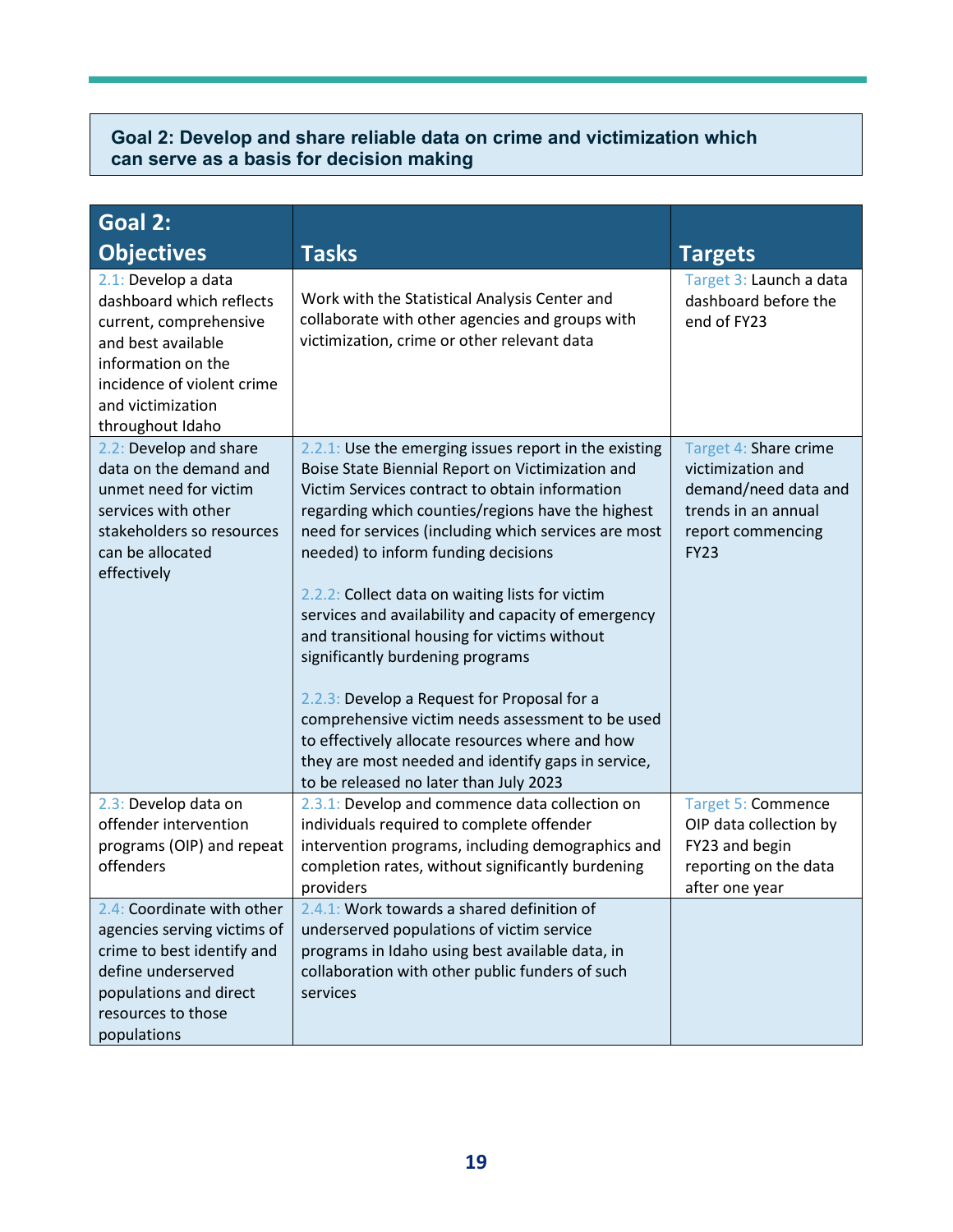## **Goal 3: Serve as a key resource on issues and policies impacting victims of crime**

| Goal 3:<br><b>Objectives</b>                                                                                                                                                                                 | <b>Tasks</b>                                                                                                                                                                                                                                                                                                                                                                     | <b>Targets</b>                                                                                                                                                                                               |
|--------------------------------------------------------------------------------------------------------------------------------------------------------------------------------------------------------------|----------------------------------------------------------------------------------------------------------------------------------------------------------------------------------------------------------------------------------------------------------------------------------------------------------------------------------------------------------------------------------|--------------------------------------------------------------------------------------------------------------------------------------------------------------------------------------------------------------|
| 3.1: Provide and promote<br>accessible best-practice<br>training for those<br>working: a) with victims<br>of crime, or b) to<br>rehabilitate offenders.                                                      | 3.1.1: In addition to hosting the annual Safety &<br>Resilience Conference, provide virtual and/or<br>regional training opportunities<br>3.1.2: Provide victim-centered, trauma-informed,<br>best practices training for a diverse array of fields<br>(e.g. victim advocates, social workers, law<br>enforcement, prosecutors, first responders, victim<br>witness coordinators) | Target 6: At least 8<br>training opportunities<br>provided per year<br>Internal Metric: # of<br>training attendees per<br>field<br>Target 7: 10% of training<br>attendees not from<br>funded programs        |
| 3.2: Continue to work<br>with other stakeholders<br>to meaningfully address<br>the Murdered and<br><b>Missing Indigenous</b><br>People (MMIP) issue in<br>Idaho                                              | 3.2.1: Partner with tribes and other stakeholders<br>on MMIP conferences, educational outreach<br>opportunities, data collection, & policy<br>development<br>3.2.2: Serve on the ICJC MMIP Subcommittee and<br>work to further the mission of the subcommittee                                                                                                                   |                                                                                                                                                                                                              |
| 3.3: Engage in meaningful<br>collaborations with other<br>stakeholders to share<br>data and resources,<br>improve policies, and/or<br>enhance victim services<br>and impacting victims of<br>crime           | 3.3.1: Collaborate with others serving intersecting<br>or overlapping populations (e.g., sexual assault<br>and child abuse prevention, prosecuting<br>attorneys, correctional officers, substance abuse<br>and behavioral health programs, tribes, child<br>protective services, etc.)                                                                                           | Target 8: Increase the<br>number of collaborating<br>stakeholders                                                                                                                                            |
| 3.4: Engage in public<br>outreach and education<br>regarding needed and<br>available victim services,<br>and the prevalence and<br>impacts of intimate<br>partner violence and child<br>abuse                | 3.4.1: Continue to grow readership of monthly<br>informational newsletter<br>3.4.2: Develop a social media presence and<br>monitor metrics for engagement<br>3.4.3: Improve ease of use and expand content of<br>agency website                                                                                                                                                  |                                                                                                                                                                                                              |
| 3.5: Develop a robust<br>network of contacts and<br>providers in each region<br>who deal with victim<br>services, to be able to<br>share training and<br>funding opportunities and<br>enhance victim service | 3.5.1: ICDVVA staff will work with funded<br>programs and other stakeholders to develop<br>regional and statewide contact and resource lists                                                                                                                                                                                                                                     | Internal Metric a:<br>Contacts in each region<br>by #/field: victim witness<br>coordinators, CPS, CASA,<br>CAC, funded and non-<br>funded victim service<br>providers, prosecutors,<br>offender intervention |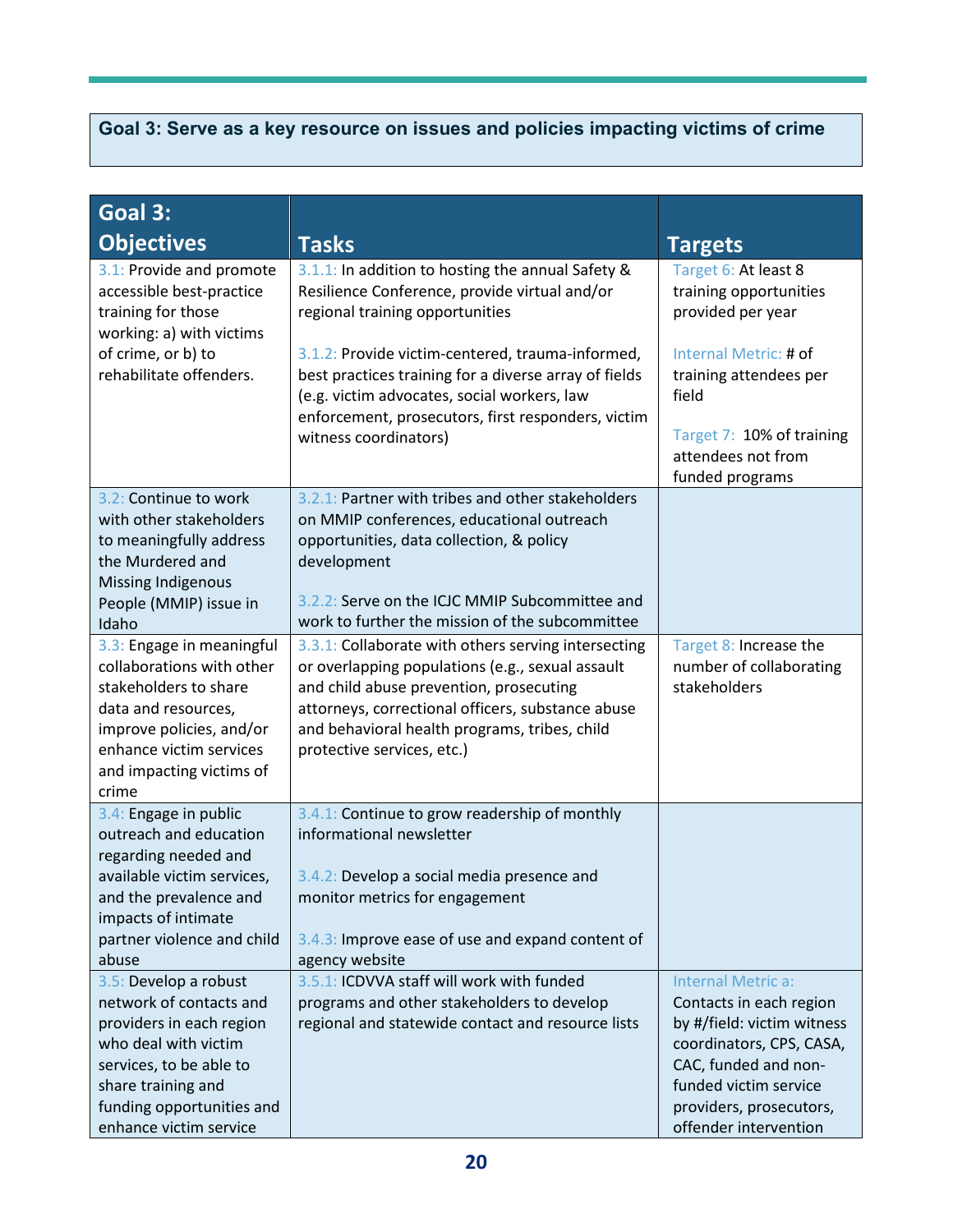| delivery through         | providers, SANE nurses,     |
|--------------------------|-----------------------------|
| appropriate referrals or | <b>SART (Sexual Assault</b> |
| collaborations           | Response Team), MDT         |
|                          | (Multi-disciplinary team),  |
|                          | mobile crisis unit,         |
|                          | behavioral health,          |
|                          | substance abuse             |
|                          | treatment providers, law    |
|                          | enforcement/correctional    |
|                          | officers                    |
|                          |                             |
|                          | Internal Metric b:          |
|                          | Resources available to      |
|                          | assist underserved          |
|                          | victims & those with        |
|                          | special needs (e.g. deaf    |
|                          | and hard of hearing,        |
|                          | physically and/or           |
|                          | developmentally             |
|                          | disabled, blind or visually |
|                          | impaired, LGBTQ, limited    |
|                          | English proficiency (LEP),  |
|                          | people of color,            |
|                          | indigenous people)          |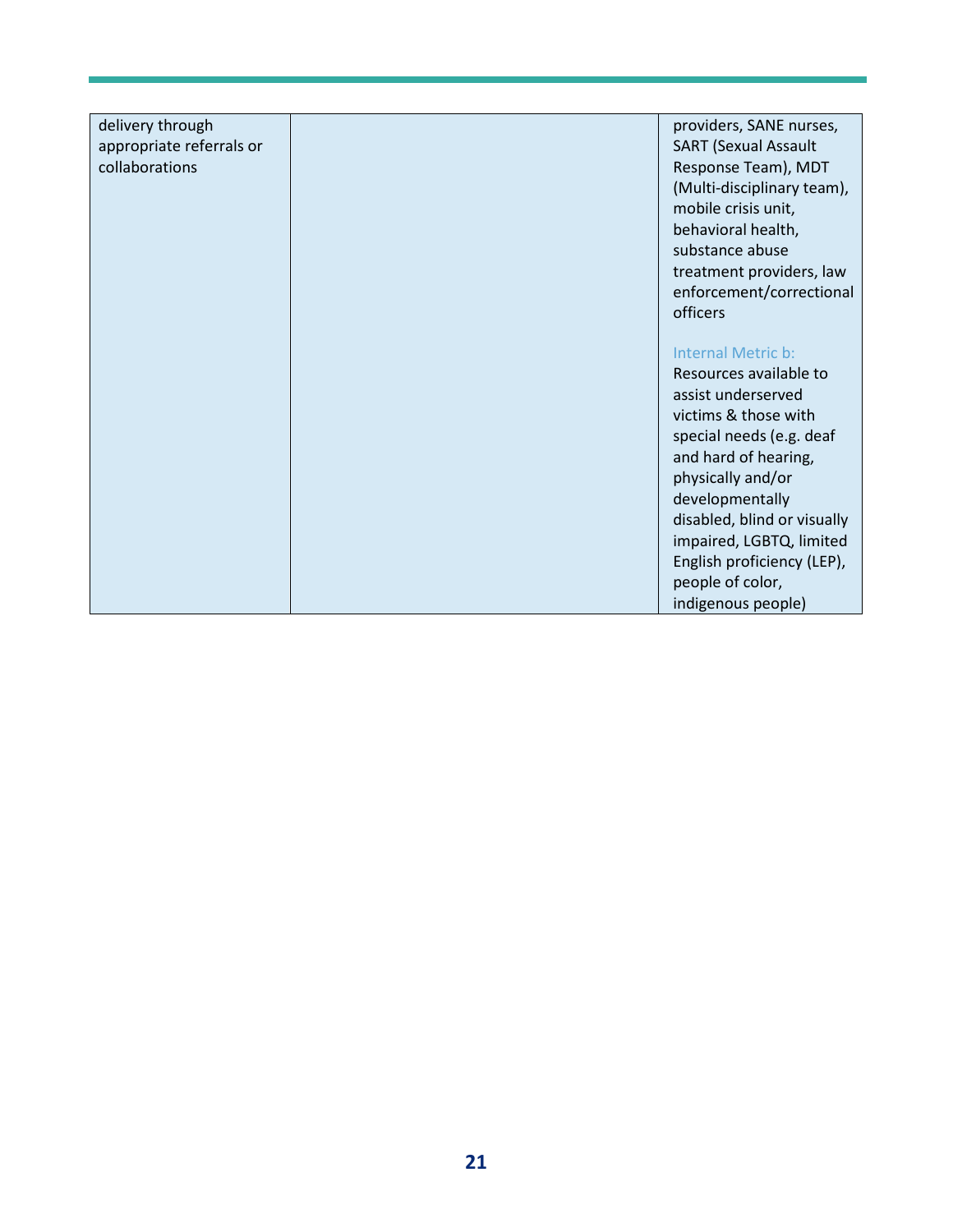#### **Goal 4: Collaborate with other stakeholders to ensure that available resources provide a sustainable safety net of critical victim services throughout Idaho**

| Goal 4:                                                                                                                                                                                |                                                                                                                               |                               |
|----------------------------------------------------------------------------------------------------------------------------------------------------------------------------------------|-------------------------------------------------------------------------------------------------------------------------------|-------------------------------|
| <b>Objectives</b>                                                                                                                                                                      | <b>Tasks</b>                                                                                                                  | <b>Targets</b>                |
| 4.1: Revise IDAPA<br>16.05.04 regarding grant<br>distribution to take into<br>account best available<br>data, including demand<br>and need for services, in<br>grant funding decisions | 4.1.1: Engage in the negotiated rulemaking process<br>to revise outdated distribution formulas in our<br>administrative rules |                               |
| 4.2: Collaborate with                                                                                                                                                                  | 4.2.1: Initiate collaboration with other stakeholders                                                                         | Target 9: >0                  |
| other funders of victim                                                                                                                                                                | administering federal funds to assist victims of                                                                              | collaborating funders         |
| service providers to                                                                                                                                                                   | crime and share information on funding availability,                                                                          |                               |
| evaluate the efficient use                                                                                                                                                             | allowability and distribution to victims' service                                                                             | Target 10: >0 non-            |
| of available public                                                                                                                                                                    | providers                                                                                                                     | <b>ICDVVA funding sources</b> |
| funding streams and                                                                                                                                                                    |                                                                                                                               | considered                    |
| intentionally plan the                                                                                                                                                                 | 4.2.2: Consider in grant funding decisions the                                                                                |                               |
| best use of limited                                                                                                                                                                    | allowable uses of all federal funds coming into                                                                               |                               |
| resources to sustain key                                                                                                                                                               | Idaho for victim services (ICDVVA and non-ICDVVA                                                                              |                               |
| services                                                                                                                                                                               | administered) and collaborate with other funders                                                                              |                               |
|                                                                                                                                                                                        | to ensure that key direct services are available                                                                              |                               |
|                                                                                                                                                                                        | statewide and avoid overfunding some services                                                                                 |                               |
|                                                                                                                                                                                        | while underfunding others                                                                                                     |                               |

It is the goal of the Council to consider all available data and the input of all stakeholders in formulating strategic plans moving forward in order to develop comprehensive and effective plans to address the needs of victims of crime in Idaho. If you have comments on this plan, please forward them to the Council staff at [info@icdv.idaho.gov](mailto:info@icdv.idaho.gov) for consideration.

## Cybersecurity Plan

ICDVVA is assigned to Information Technology Services (ITS) for IT support and believes that ITS has addressed cybersecurity issues as required. However, because ICDVVA is attached to the Department of Health & Welfare for budget purposes, ICDVVVA must also use some DHW IT systems. Council staff must remote into DHW IT systems. The DHW Strategic Plan addresses DHW compliance with Executive Order 2017-02. Compliant with the Governor's order, all ICDVVA staff are required to complete the state's annual cybersecurity training.